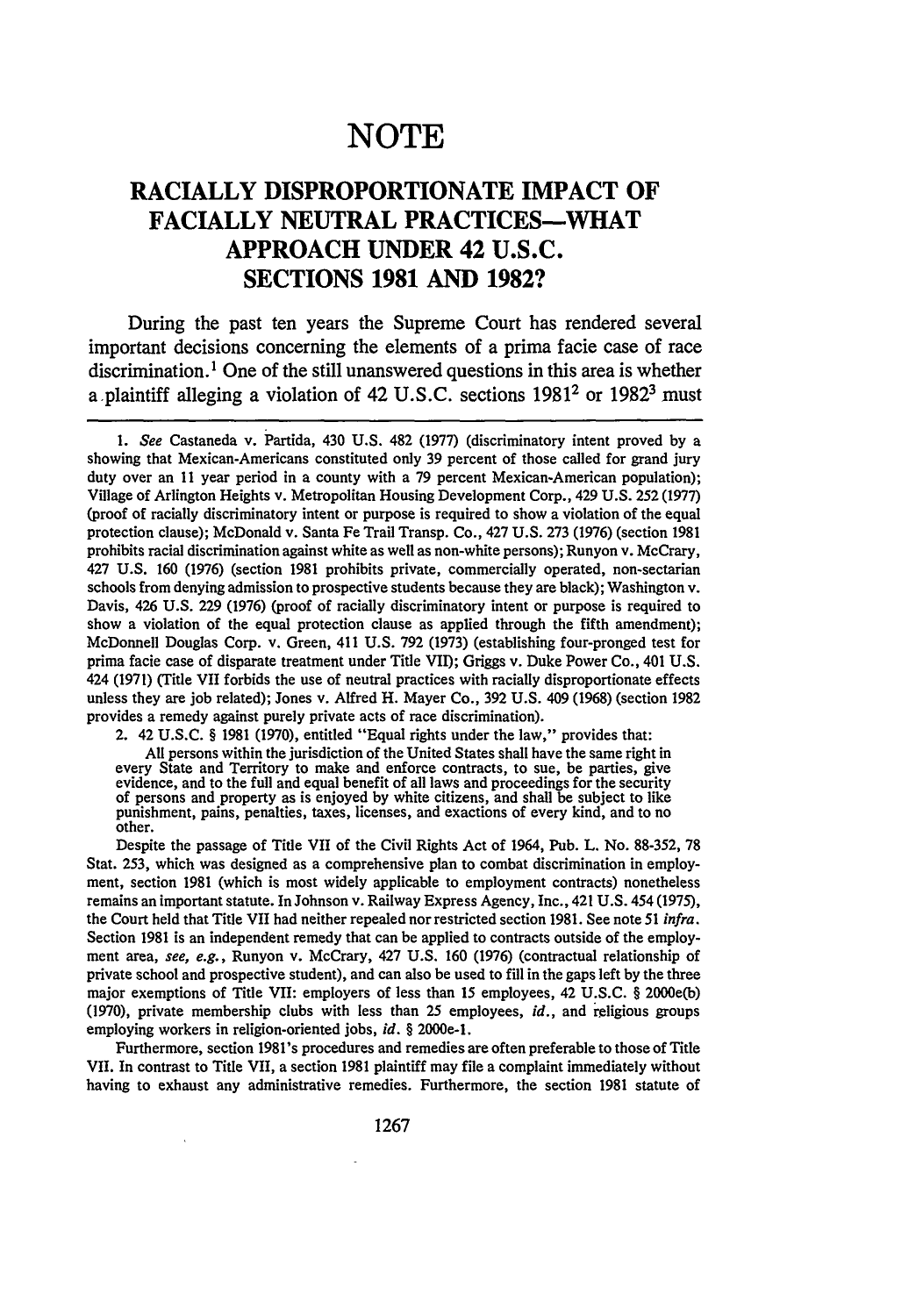always prove discriminatory intent or, instead, may in appropriate circumstances rely solely upon a showing of racially disproportionate impact. 4 It is

limitations is based on the most relevant state statute of limitations, which, in some cases, may be several years longer than that of Title VII. *See* 2 A. **LARSON,** EMPLOYMENT DISCRIMINATION **§** 48.10, at 10-2 (1975). Moreover, although Title VII authorizes the court to utilize a broad range of equitable remedies, *see id. §§ 54.00-55.00,* the only legal relief available to the litigant is an award of up to two years worth of back pay. *See id. §§* 55.30, .37. Compensatory and punitive damages are not available tinder Title VII. *See id. §* 55.00. Under section 1981, on the other hand, the full range of legal and equitable remedies, including compensatory and punitive damages, is available. *See* Johnson v. Railway Express Agency, Inc., 421 U.S. 454, 460 (1975).

3. 42 U.S.C. **§** 1982 (1970), entitled "Property rights of citizens," provides that:

All citizens of the United States shall have the same right, in every State and Territory, as is enjoyed by white citizens thereof to inherit, purchase, lease, sell, hold, and convey real and personal property.

Despite the passage of the Fair Housing Act, Title VIII of the Civil Rights Act of 1968, Pub. L. No. 90-284, 82 Stat. 81, section 1982 is still important because it is applicable to transactions involving personal as well as real property and it is capable of reaching those transactions exempted from the reach of Title VIII: the sale or rental of a single family dwelling if effected without the services of a professional realtor or public advertising and if the owner of the dwelling does not own an interest in more than three such dwellings and has not invoked such an exemption within the previous twenty-four month period; the rental of rooms or units in a dwelling, in which the owner resides and in which not more than four families reside independently of each other, 42 U.S.C. **§** 3603(b) (1970); and the rental of rooms by religious groups and private clubs to their own members, *id. §* 3607.

Section 1982 does not provide clear-cut advantages over Title VIII with respect to procedures and remedies. 42 U.S.C. **§** 3610 (1970) does establish a very restrictive procedure similar to the complex procedure of Title VII. However, 42 U.S.C. **§** 3612 (1970) provides an alternative for the individual, allowing him to immediately file a federal district court action which may proceed without regard to any administrative proceedings initiated under section 3610. *See* Miller v. Poretsky, 409 F. Supp. 837 (D.D.C. 1976); Johnson v. Decker, 333 F. Supp. 88 (N.D. Cal. 1971).

Despite their slightly different derivations, see note 46 *infra,* sections 1981 and 1982 have been given a parallel interpretation by the Supreme Court. The Court first indicated that it would do so in Jones v. Alfred H. Mayer Co., 392 U.S. 409 (1968), in which it explicated section 1982. The Court discussed an older decision in which the Supreme Court had held that the predecessor to section 1981 was applicable only to state action. Instead of merely distinguishing that case, the Court expressly overruled it, thus establishing a parallel interpretation for the two sections. *See id.* at 441 n.78. This initial disposition was solidified **by** the Court's decision in Runyon v. McCrary, 427 U.S. 160 (1976). *See id.* at 190 (Stevens, J., concurring) ("it would be most incongruous to give those two sections a fundamentally different construction").

The language "as is enjoyed by white citizens" that is contained in both sections 1981 and 1982 was interpreted by the Court in McDonald v. Santa Fe Trail Transp. Co., 427 **U.S.** 273, 285-96 (1976), as the definition of the quality of the rights bestowed. This language does not limit the protection of these two statutes to non-whites. Rather, it establishes a broad principle that guarantees to whites as well as minorities that they shall enjoy the same right to contract and hold property as is enjoyed by those persons who exercise the greatest legal freedom in those areas-traditionally, white citizens. See text accompanying notes 60-66, *infra.*

4. An allegation of racial discrimination may take either of two forms. The first is an allegation of disparate treatment-that the defendant has treated the plaintiff less favorably than others because of the plaintiff's race. The second form, disproportionate impact, alleges a less obvious type of racial discrimination. It charges that the defendant has discriminated against the plaintiff by utilizing, in a racially neutral manner, a selection device or criterion that, although racially neutral on its face, nonetheless operates to the detriment of a disproportionate number of minority persons. The most common facially neutral selection device is the employment test. But neutral practices also include such things as requirements for minimum height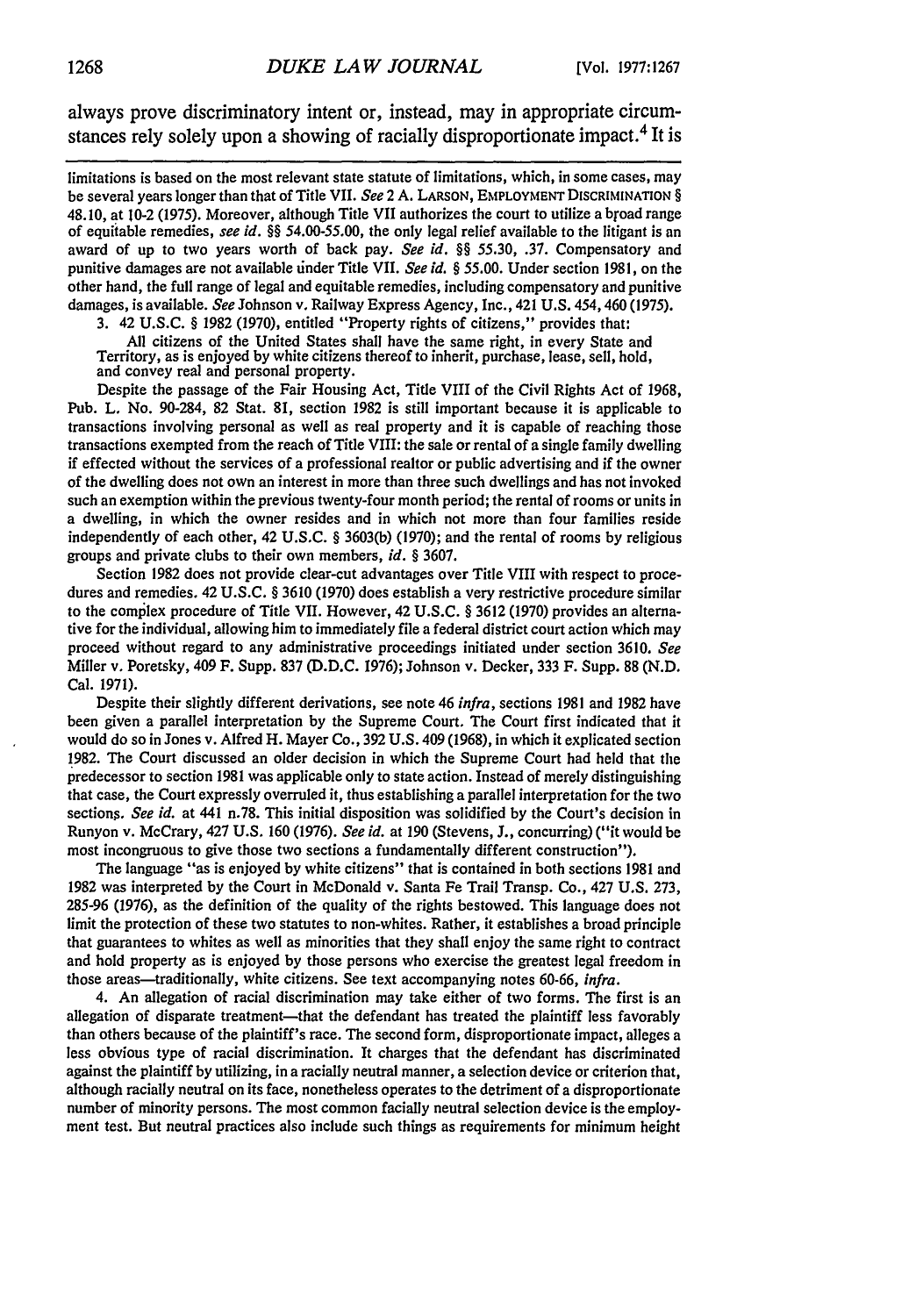now settled that a plaintiff may state a cause of action under Title VII of the Civil Rights Act of  $1964^5$  simply by proving that he was damaged by the operation of an employment practice that, although neutral on its face, is shown to have a racially disproportionate impact.<sup> $\overline{6}$ </sup> Conversely, in order to state a claim under the equal protection clause a plaintiff must produce proof of the defendant's intent to discriminate. <sup>7</sup>

This Note will contrast the Title VII and constitutional approaches to allegations of racially disproportionate impact, examine the language and legislative histories of sections 1981 and 1982 through a review of the Supreme Court's treatment of those statutes, and discuss the relevant legal arguments on the issue of which standard should be applied to disproportionate impact cases under sections 1981 and 1982. The Note will conclude that the Title VII approach should be adopted for such cases.

and weight, minimum educational attainment, absence of an arrest record and maintenance of a good credit rating.

A case involving disparate treatment necessarily contains an allegation of *real* or *subjective* intent to discriminate. At the heart of a charge that the defendant treated the plaintiff less favorably than others because of the plaintiff's race is the assumption that the defendant knew the plaintiff's race and that this knowledge motivated the challenged action. Recent Supreme Court decisions clearly establish that in order to state a cause of action under the equal protection clause or Title VII, a plaintiff alleging disparate treatment must produce proof of invidious motivation. *See* International Brotherhood of Teamsters v. United States, 431 U.S. 324, 335 n.15 (1977) (Title VII); Village of Arlington Heights v. Metropolitan Housing Development Corp., 429 U.S. 252 (1977) (equal protection clause).

Although the Court has not directly addressed the issue of intent under sections 1981 and 1982, dicta in recent disparate treatment cases under section 1981 indicate that the Court will apply the same approach in these cases that it has taken in equal protection and Title VII disparate treatment cases. In Jones v. Alfred H. Mayer Co., 392 U.S. 409 (1968), the Court discussed section 1982 with reference to its origin in section one of the Civil Rights Act of 1866, ch. 31, § **1,** 14 Stat. 27, and concluded that "the structure of the 1866 Act, as well as its language, points to the conclusion urged by the petitioners in this case—that §1, was meant to prohibit all *racially motivated* deprivations of the rights enumerated in the statute." 392 U.S. at 426 (emphasis added; emphasis on "all" deleted). This is a strong indication of the Court's thinking as to the character of the actions prohibited by the Act, and is solidified by a similar discussion found in Runyon v. McCrary, 427 U.S. 160 (1976), another case involving allegations of disparate treatment. There the Court, while discussing section 1981 by reference to section 1 of the 1866 Act, stated that

fjiust as in *Jones* a Negro's § I right to purchase property on equal terms with whites was violated when a private person refused to sell to the prospective purchaser *solely because he was a Negro,* so also a Negro's § **1** right to "make and enforce contracts" is violated if a private offeror refuses to extend to a Negro, *solely because he is a Negro,* the same opportunity to enter into contracts as he extends to white offerees.

*Id.* at 170-71 (emphasis added). This result seems to be mandated by the definition of a disparate treatment charge; that the defendant acted as he did *because of* plaintiff's race necessarily implies action motivated by discriminatory feelings—that is, subjective intent.

5. 42 U.S.C. §§ 2000e to 2000e-17 (1970 & Supp. V 1975).

*6. See* Griggs v. Duke Power Co., 401 U.S. 424 (1971). See notes 21-31 *infra* and accompanying text.

*7. See* Village of Arlington Heights v. Metropolitan Housing Development Corp., 429 U.S. 252 (1977). See notes 8-20 *infra* and accompanying text.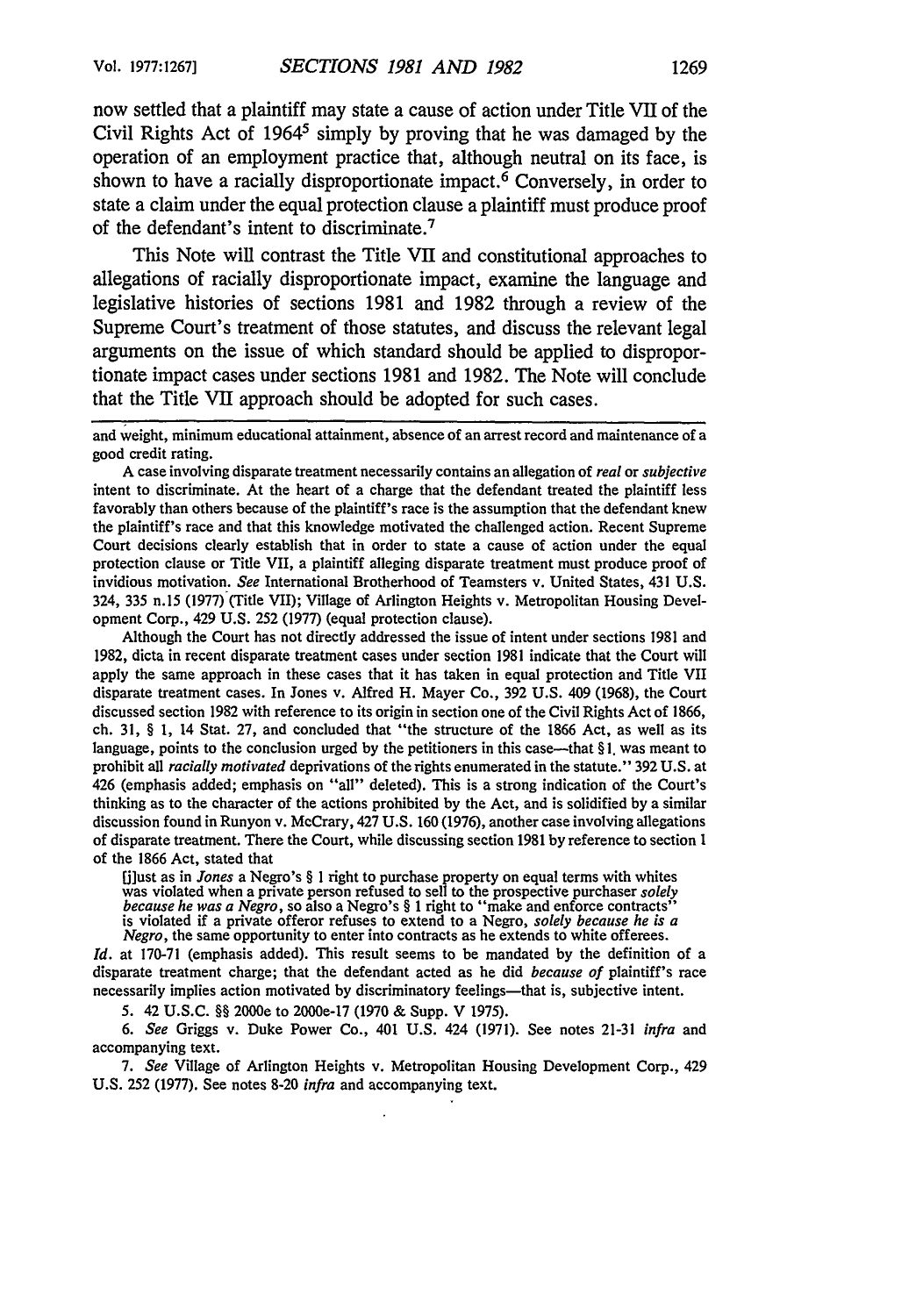### I. DISPROPORTIONATE IMPACT UNDER THE EQUAL PROTECTION CLAUSE AND TITLE VII

In *Washington v. Davis*<sup>8</sup> the Supreme Court strongly disapproved the notion that a showing of racially disproportionate impact, standing alone, would state a prima facie violation of the equal protection clause. After noting that the fifth and fourteenth amendments serve the important purpose of preventing racial discrimination in "official conduct," $\frac{1}{9}$  the Court expressed a concern that the furtherance of that purpose **by** use of the Title **VII** standard would be far outweighed **by** the concomitant disruption in the functioning of government.<sup>10</sup> Application of a disproportionate impact standard under the equal protection clause "would be far reaching and would raise serious questions about, and perhaps invalidate, a whole range of tax, welfare, public service, regulatory, and licensing statutes." **<sup>1</sup>**

Disproportionate impact was thus said to be relevant, but only for the purpose of proving the presence of subjective discriminatory intent. 12 Since direct evidence of subjective intent is rarely present, "an invidious discriminatory purpose [must] often be inferred from the totality of the relevant

12. *Id.* at 242. The statement in *Davis* that "our cases have not embraced the proposition that a law or other official act, without regard to whether it reflects a racially discriminatory purpose, is unconstitutional *solely* because it has a racially disproportionate impact," *id.* at **239,** should not be taken to mean that disproportionate impact **by** itself can never prove discriminatory intent. The Court in *Davis* went on to make clear that in some situations a showing of disproportionate impact will be so suspicious as to constitute proof of intent:

Necessarily, an invidious discriminatory purpose may often be inferred from the totality of the relevant facts, including the fact, if it is true, that the law bears more heavily on one race than another. It is also not infrequently true that the discriminatory impact **. . .** may for all practical purposes demonstrate unconstitutionality be- cause in various circumstances the discrimination is very difficult to explain on nonracial grounds.

*Id.* at 242. What emerges from the cases following *Davis* is the principle that the showing of disproportionate impact will be accorded different probative value on the issue of intent according to the circumstances under which it occurs. In Village of Arlington Heights v. Metropolitan Housing Development Corp., 429 U.S. 252 (1977), the Court held that invidious purpose could not be attributed to a local zoning board simply because its denial of a rezoning request would effectively scuttle a low income housing project and thus have a disproportionate impact on blacks. *See id.* at 268-71. In several school integration cases the Court has **held** that the disparate racial compositions of various schools within the same district must be corroborated by other evidence showing that this pattern resulted from intentionally segregative actions of the school board. *See* Dayton Bd. of Educ. v. Brinkman, 433 U.S. 406 (1977); United States v. School Comm'rs of Indianapolis, 429 **U.S.** 1068 (1977) (per curiam) (vacating and remanding for further consideration in light of *Arlington Heights).* But with respect to jury selection, the Court has held that discriminatory intent was proved **by** a showing that Mexican-Americans constituted only 39% of those called for grand jury duty over an 11-year period in a county with a 79% Mexican-American population. *See* Castaneda v. Partida, 430 **U.S.** 482 (1977).

<sup>8. 426</sup> U.S. 229, 239 (1976).

<sup>9.</sup> *Id.* at 239.

<sup>10.</sup> *Id.* at 248.

**<sup>11.</sup>** *Id.*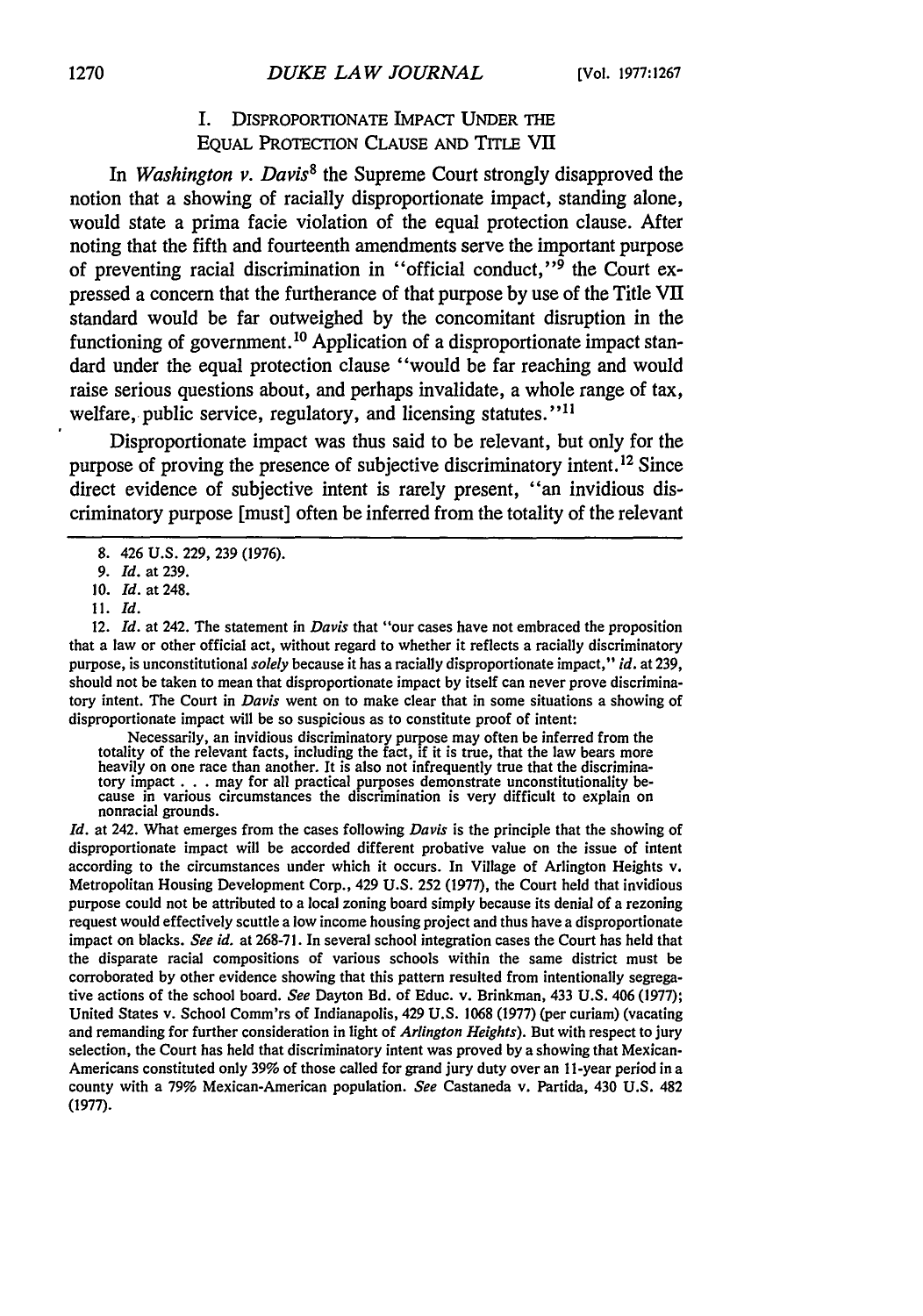facts."<sup>13</sup> Evidence of disproportionate impact is merely one of the relevant facts to be considered, and, like any other evidence, it varies in probative value according to the particular facts and circumstances. The Court noted that in a few instances, such as the exclusion of blacks from juries, the showing of disproportionate impact by itself "may for all practical purposes demonstrate unconstitutionality because in various circumstances the discrimination is very difficult to explain on nonracial grounds."14

The Court has expanded this approach to the equal protection clause beyond the area of employment discrimination, applying it to zoning<sup>15</sup> and school desegregation. 16 In *Village of Arlington Heights v. Metropolitan* Housing Development Corp.<sup>17</sup> the Court outlined several circumstantial factors that might be used to establish the presence of subjective discriminatory intent. The historical background of the defendant may be revealing, particularly if it contains other instances of racial discrimination that are similar to the challenged action.<sup>18</sup> "The specific sequence of events leading up to the challenged [action] also may shed some light on the [defendant's] purpose."<sup>19</sup> Departures from normal procedures may lend credence to the plaintiff's charges. 20 In short, a wide variety of circumstances, including disproportionate impact, may in a particular case logically tend to prove the existence of discriminatory intent.

Several years prior to *Davis*, in *Griggs v. Duke Power Co.*<sup>21</sup> the Supreme Court had stunned the business world<sup>22</sup> by announcing that Title VII forbids the use of "practices that are fair in form, but discriminatory in operation"<sup>23</sup> unless the employer meets the heavy burden of proving that the

16. *See* Dayton Bd. of Educ. v. Brinkman, 433 U.S. 406, 413 (1977) ("The finding that the pupil population in the various Dayton schools is not homogeneous, standing by itself, is not a violation of the Fourteenth Amendment in the absence of a showing that this condition resulted from intentionally segregative actions on the part of the Board").

- 18. *Id.* at 266-68.
- 19. *Id.*
- 20. *Id.*
- 21. 401 U.S. 424 (1971).

22. For a discussion of the impact of *Griggs* on the use of employment tests, see 3 A. **LARSON,** *supra* note 2, at § 75.22.

23. 401 U.S. at 431. The Court examined the statute's legislative history and concluded that the purpose of Congress was "the removal of artificial, arbitrary, and unnecessary barriers to employment when the barriers operate invidiously to discriminate on the basis of racial or other impermissible classification." *Id.* Accordingly, the Court held that

good intent or absence of discriminatory intent does not redeem employment proce-dures or testing mechanisms that operate as "built-in headwinds" for minority groups

<sup>13. 426</sup> U.S. at 242.

<sup>14.</sup> *Id.* See note 12 *supra.*

*<sup>15.</sup> See* Village of Arlington Heights v. Metropolitan Housing Development Corp., 429 U.S. 252, 265 (1977) ("Proof of racially discriminatory intent or purpose is required to show a violation of the Equal Protection Clause").

<sup>17. 429</sup> U.S. 252 (1977).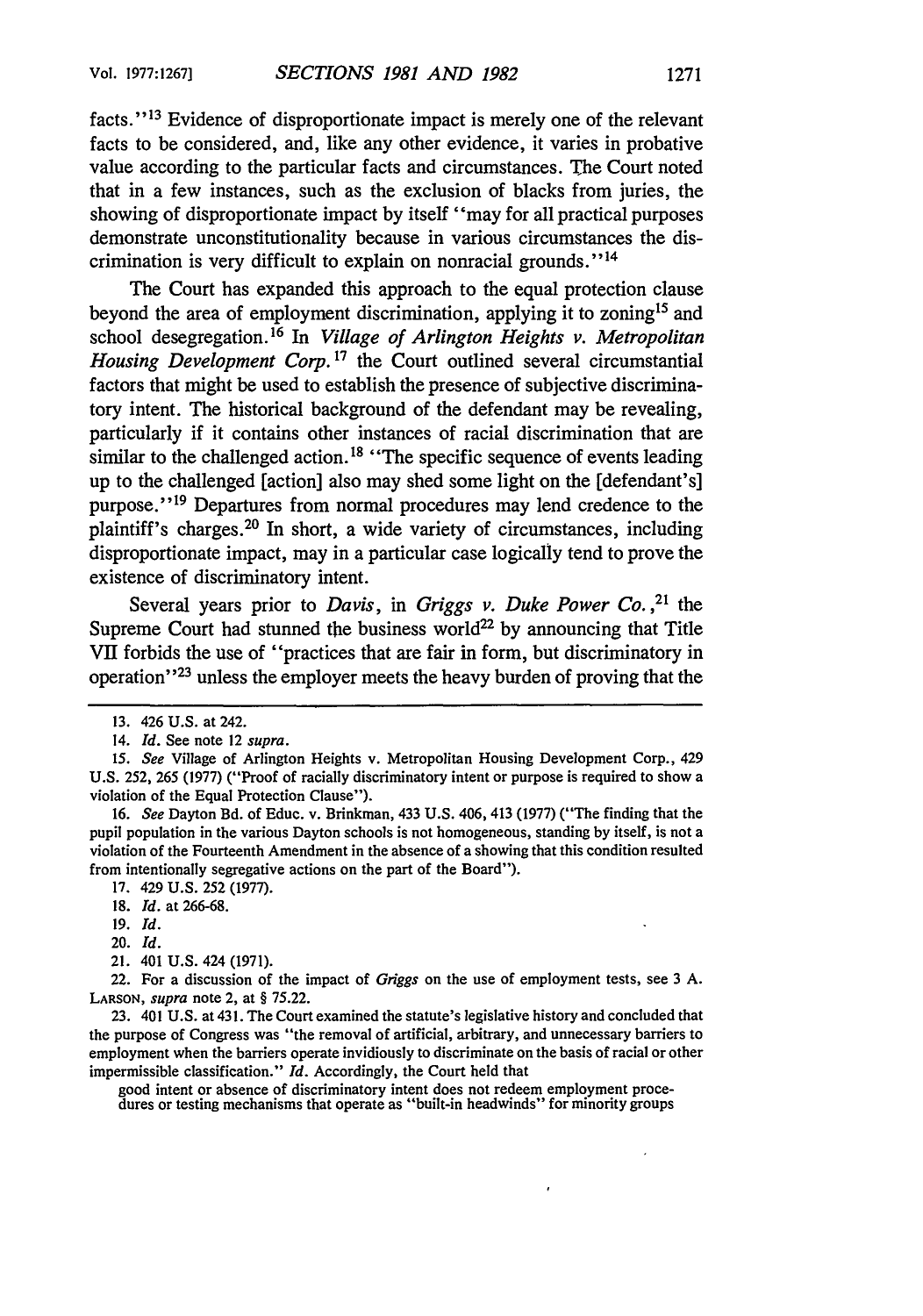practice is job related.24 The plaintiff alleging disproportionate impact need not show that the practice was motivated by discriminatory intent. In fact, absence of discriminatory intent or presence of good intent will not save a challenged practice if the employer cannot demonstrate that the practice relates to job performance. <sup>25</sup>

An explanation for the irrelevance of subjective intent may be found by examining the nature of the alleged wrongdoing. In a case of disparate treatment, the discrimination is produced by the invidiously motivated wrongful act of the individual defendant. By contrast, in the disproportionate impact situation, the defendant's actions are taken without discriminatory motivation, 26 and are directed toward the screening out of incompetent job applicants. That the neutral test utilized screens out a disproportionate percentage of blacks $27$  is not a result of any individual wrongful act of the

24. The process of proving job relatedness is referred to as validation. Validation can be accomplished by three methods: criterion, content and construct. Criterion validation compares the individual's performance according to the test or other neutral selection device with that individual's subsequent job performance. Content validation simply looks at the test itself and evaluates the relevance of the qualities measured to the job function. The classic example is the typing test for secretaries. Construct validation is an elusive concept that seems to be just content validation directed at psychological or other similarly intangible characteristics. For a thorough discussion of validation see 3 A. **LARSON,** *supra* note 2, at §§ 77.00-78.00.

*25. See Griggs,* 401 U.S. at 432.

26. Justice Stevens has expressed the belief that not all cases will fit neatly into one of these two categories: "[T]he line between discriminatory purpose and discriminatory impact is not nearly as bright, and perhaps not quite as critical, as the reader of the Court's opinion might assume." *Davis,* 426 U.S. at 254 (Stevens, J., concurring). This is true with respect to alleged contitutional violations, for which proof of disproportionate impact is evaluated as proof of discriminatory intent. The probative value of that showing of impact will vary according to the circumstances in which it occurs, see note 12 *supra,* and thus there will be no bright line between situations in which a showing of impact alone will suffice and those situations in which evidence of impact must be buttressed by other evidence of the defendant's intent.

But this statement is misleading to the extent that it implies that some Title VII cases may properly assume either category at any time as a procedural and evidentiary matter. Under Title VII, impact and intent are two distinct theories. Due to the liberal rules of alternative pleading, both may be considered in the same case with respect to the same set of facts. The two theories should not, however, be indiscriminately mixed together. A showing of the disproportionate impact of a neutral device states a prima facie case. Corresponding to this lesser initial burden for the plaintiff is the job relatedness defense available to the defendant. A plaintiff alleging disparate treatment must meet a higher standard to state a prima facie case by producing evidence of discriminatory intent. And, under this theory of liability the defendant does not have the defense of job relatedness. Disproportionate impact may, of course, be used as part of the plaintiff's evidence on the issue of intent. But this should not be confused with the fact that there exists a separate theory under which liability may follow from just a showing of disproportionate impact.

27. The disproportionate impact approach announced in *Griggs,* see note 23 *supra,* should be regarded as applicable only when the neutral criterion operates to the disadvantage of a

and are unrelated to measuring job capability. .**..** Congress directed the thrust of the Act to the *consequences* of employment practices, not simply the motivation. More than that, Congress has placed on the employer the burden of showing that any given requirement must have a manifest relationship to the employment in question. *Id.* at 432.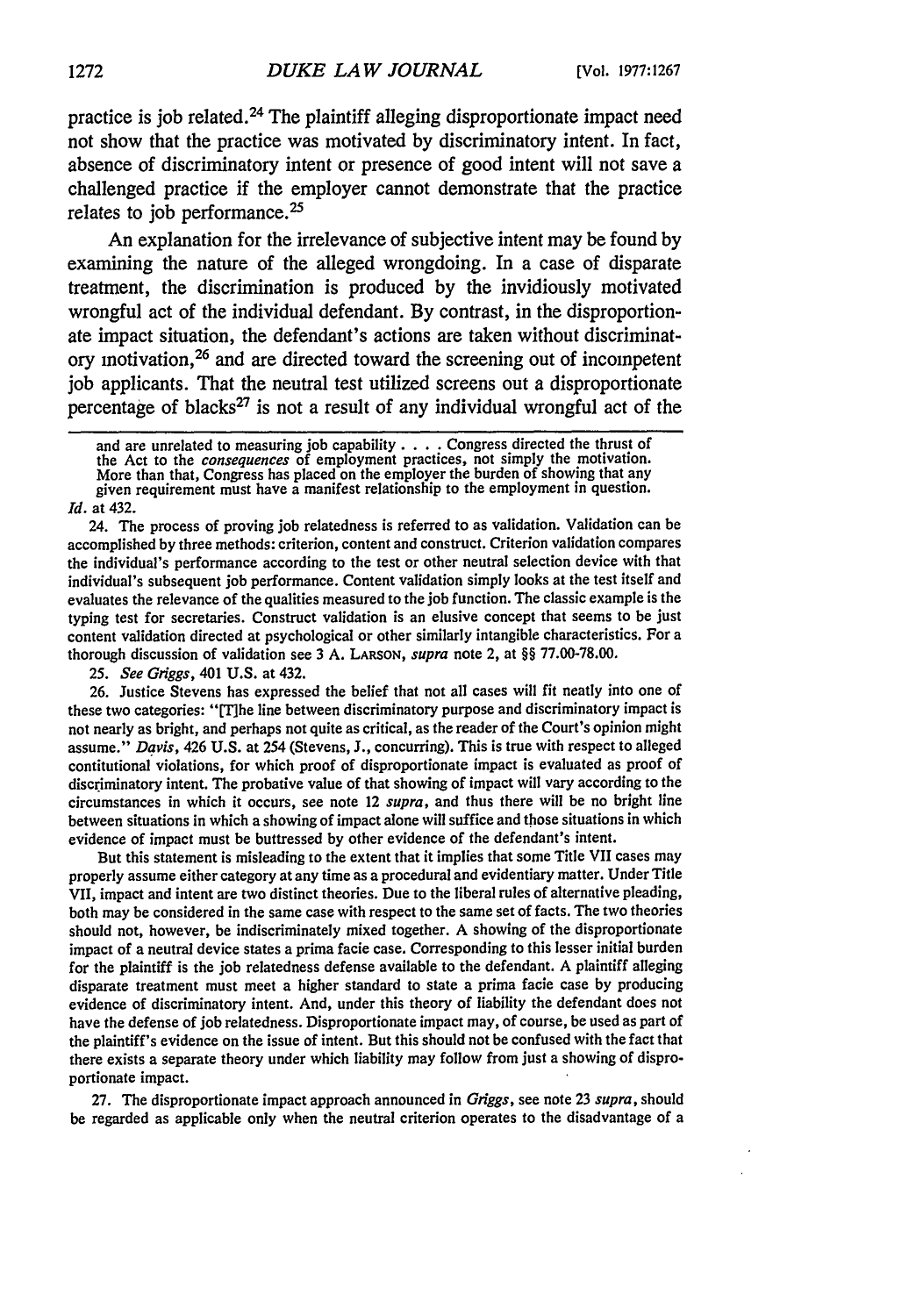defendant. Rather, this effect--poor performance on a standardized test-can be directly linked to the historically inferior educational and cultural opportunities available to blacks<sup>28</sup>—a societal rather than an individual wrong.<sup>29</sup> Thus the *Griggs* approach can be seen as being designed to minimize the present effects of past evils, the socially fostered vestiges of slavery. For this purpose the subjective intent of the individual defendant is irrelevant. 30 The focus is on the inherent inequality of the facially neutral test and the issue is whether, as a matter of social policy, the use of the test in each particular situation is desirable. If there are facts that might justify the use of the test, the defendant must provide them. Because the use of practices with discriminatory effect is disfavored, the defendant's obligation has been structured as a burden of proof that, if not met, will cause the prohibition of continued use of the test.<sup>31</sup>

This discussion also sheds some light on the *Davis* decision. 32 The Supreme Court there declined to apply the *Griggs* approach because to do so would raise serious issues of public policy that are traditionally the province of the legislature. Given the pervasive and disruptive consequences that such a shifted burden of proof could have for the functioning of the

28. *See Griggs,* 401 U.S. at 430.

29. *Cf.* S. REP. No. 415, 92d Cong., Ist Sess. 14-15 (1971) (distinguishing institutional and individual discrimination).

30. *See Davis,* 426 U.S. at 254 (Stevens, **J.,** concurring): "I do not rely at all on the evidence of good-faith efforts to recruit black police officers. In my judgment, neither these efforts nor the subjective good faith of the District administration, would save Test 21 if it were otherwise invalid."

31. Another way of reaching this explanation of the irrelevance of the defendant's intent is through analysis of the structure of the *Griggs* litigation. The case came to the Supreme Court after the lower courts had found that the neutral practice had been adopted without any discriminatory intent. *See* 401 U.S. at 432. The crucial point that the Court failed to note was that job relatedness would not even have been in issue had the lower courts found that the practice had been adopted with discriminatory intent. That this is true is due to the structure of the burdens of proof involved. The plaintiff has the initial burden of making out a prima facie case of discrimination by showing a disparity drawn along racial lines. *See* Albemarle Paper Co. v. Moody, 422 U.S. 405, 425 (1975). In order to avail himself of the job relatedness defense, the defendant must first prove that the neutral procedure which produced the disparity was adopted without any discriminatory purpose. The defendant's subjective intent, having already been determined, is not then relevant to the job relatedness defense. This remaining issue is strictly a policy determination of whether the business necessity of the neutral device in the particular situation outweighs the desire of society to eliminate the vestiges of slavery.

32. See text accompanying notes 8-14 *supra.*

minority. When the *Griggs* Court discussed neutral practices with racially disproportionate effects, it did so with the assumption that the effects would be discriminatory against the minority. "The objective of Congress in the enactment of Title VII. **.** .was to achieve equality of employment opportunities and remove barriers that have operated in the past to favor an identifiable group of white employees over other employees." 401 U.S. at 429-30. Consequently the Court referred to "employment procedures or testing mechanisms that operate as 'builtin headwinds' for *minority* groups." *Id.* at 432 (emphasis added).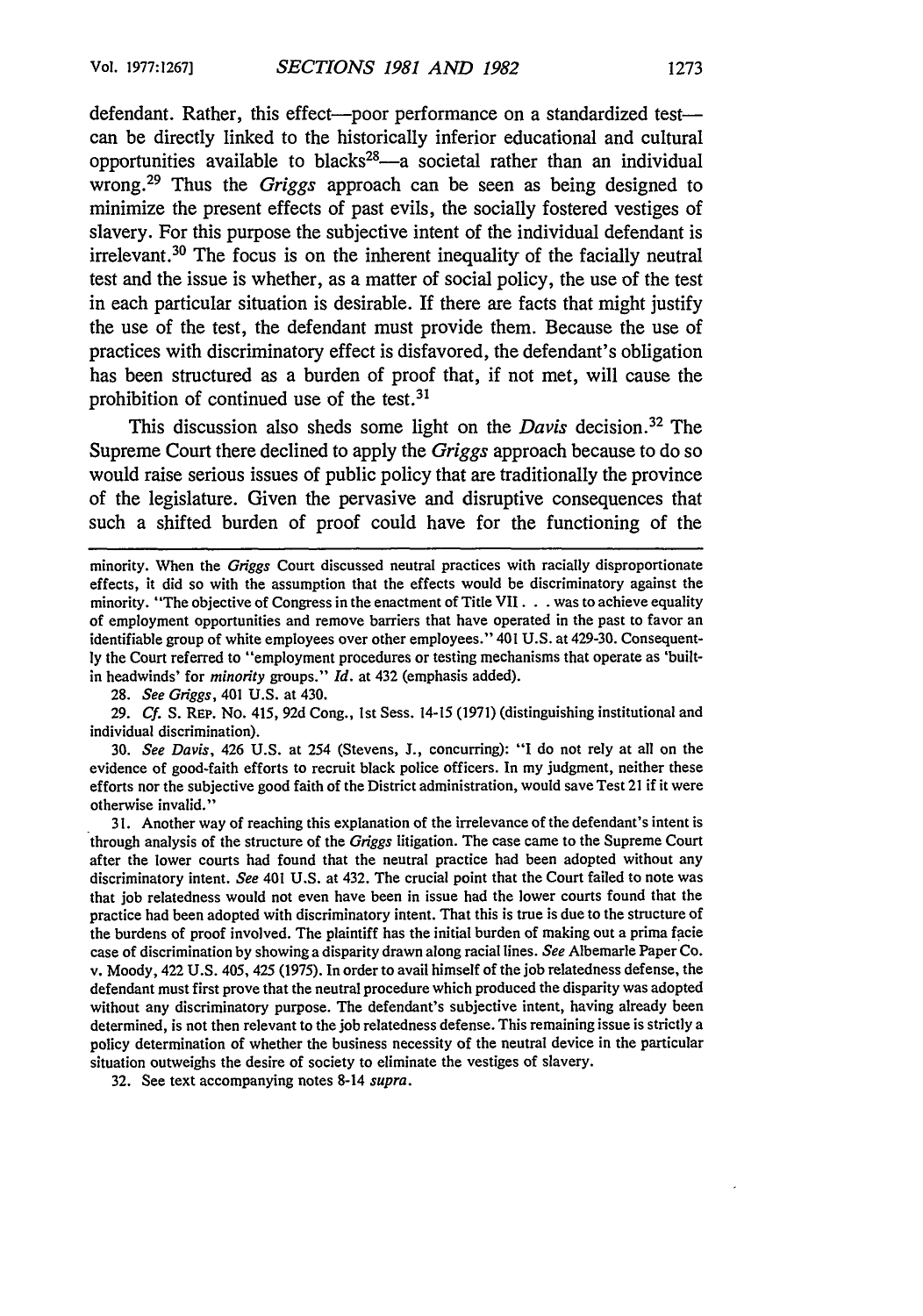government, 33 the Court felt that the *Griggs* approach should only be applied to those areas indicated **by** Congress. 34 The question thus becomes whether Congress intended that a *Griggs-type* approach be used under sections **1981** and **1982.** The following discussion will examine the Supreme Court's treatment of these two statutes in an attempt to discover the relevant legislative intent.

#### II. TREATMENT OF SECTIONS 1981 AND 1982 BY THE SUPREME COURT

For almost a century, sections **1981** and **1982** lay dormant because they were assumed to have been intended to apply only to state action.<sup>35</sup> Then, in **1968,** the Supreme Court breathed new life into these disregarded statutes **by** holding that section **1982** was applicable to purely private actions. Writing for a majority of seven in *Jones v. Alfred H. Mayer Co. ,36* Mr. Justice Stewart reaffirmed that section **1982** was derived from the Civil Rights Act of 1866,<sup>37</sup> sidestepped previous Supreme Court cases dealing with the statute, 38 and held, on the basis of the legislative history of the **1866** Act, that that statute was intended **by** Congress to reach private as well as public acts of racial discrimination.<sup>39</sup> Mr. Justice Harlan, joined in his dissent **by** Justice White, agreed that section **1982** had originated in the **1866** Act,<sup>40</sup> but disputed that the conclusions of the majority could be drawn from the plain language of the statute<sup>41</sup> or from the legislative history of the  $1866$ 

**36. 392 U.S.** 409 **(1968).**

**37.** *Id.* at 422.

**38.** *Id.* at 417-20. Hurd v. Hodge, 334 **U.S.** 24 (1948), was distinguished as having not involved *purely* private actions; dicta in *Hurd* stating that section **1982** was directed only toward "governmental action," *id.* at **31,** was discounted. Dicta to the same effect in two older cases, State of Virginia v. Rives, **100 U.S. 313, 317-18 (1880),** and the Civil Rights Cases, **109 U.S. 3, 16-17 (1883),** were similarly distinguished **by** reference to the actual holdings of the cases. **392 U.S.** at 420 n.25.

Justice Harlan took exception to this cavalier treatment of the Court's own precedents. *Id.* at 450-52 (Harlan, **J.,** dissenting). He pointed out that the Court had, less than two decades after the passage of the Civil Rights Act of **1866,** quite clearly characterized that act in dictum as being directed only at state action: "This law is clearly corrective in its character, intended to counteract and furnish redress against State laws and proceedings, and customs having the force of law, which sanction the wrongful acts specified **.. "** Civil Rights Cases, **109 U.S. 3, 16-17 (1883),** *quoted in* **392 U.S.** at 451 (Harlan, **J.,** dissenting).

40. *Id.* at 453.

41. Sections **1981** and **1982** are both phrased so as to grant to all persons "the same right **• ..**as is enjoyed **by** white citizens" to do enumerated acts. See notes 2 **&** 3 *supra.* Justice Harlan pointed out that "there is an inherent ambiguity in the term 'right' as used in § **1982." 392 U.S.** at **452-53.**

<sup>33.</sup> See text accompanying note **I** 1 *supra.*

<sup>34. &</sup>quot;In our view, extension of the [disproportionate impact] rule beyond those areas where it is already applicable by reason of statute, such as in the field of public employment, should await legislative prescription." 426 U.S. at 248.

**<sup>35.</sup>** Larson, *The Development of Section 1981 as a Remedy for Racial Discrimination in Private Employment,* **7** HARV. C.R.-C.L. L. REV. **56, 57 (1972).**

**<sup>39. 392</sup> U.S.** at 422-36.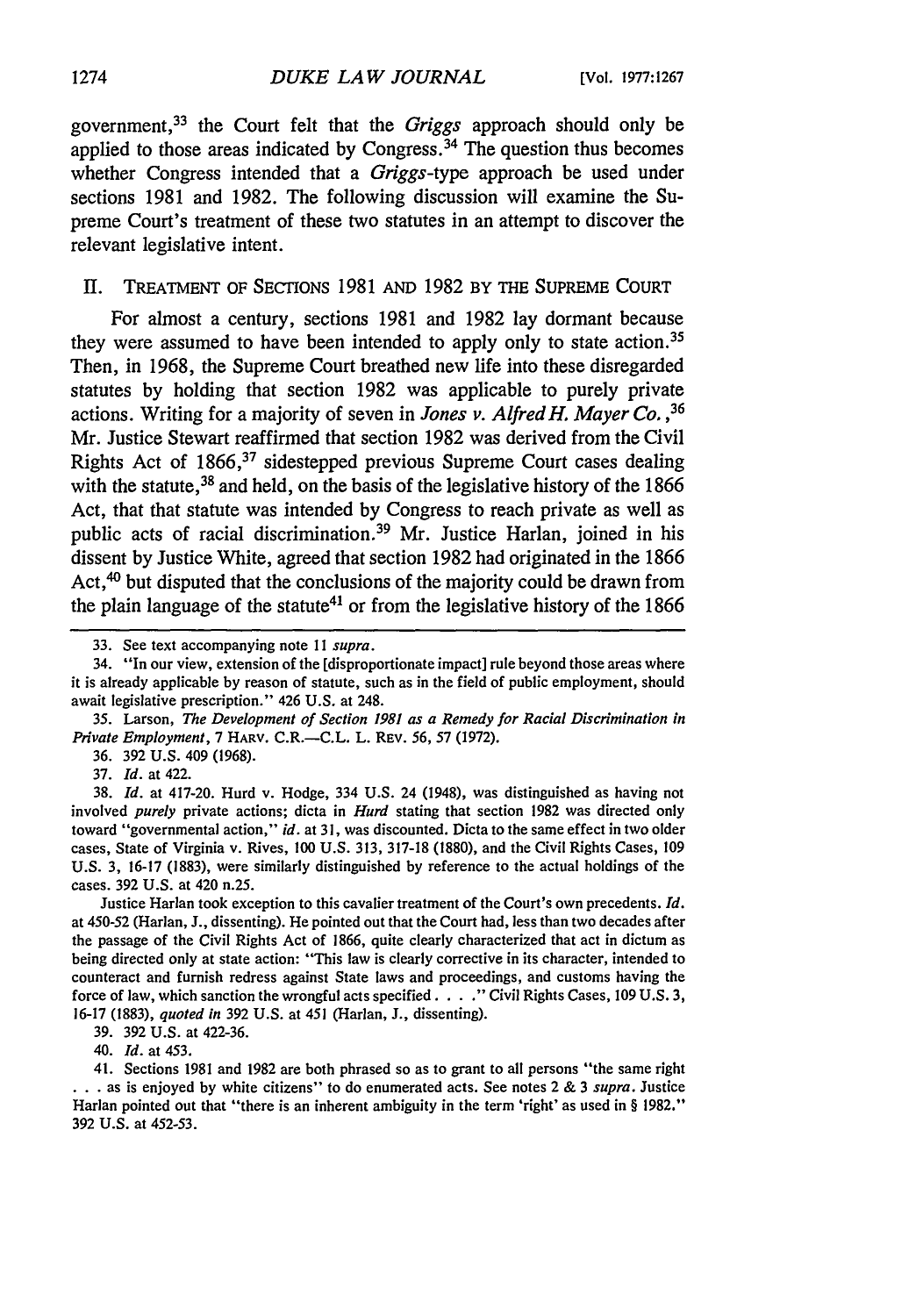Act. 42 Justice Harlan's opinion argued that the 39th Congress was prompted to pass the 1866 Act by concern about discriminatory actions that were primarily state-connected, either as official governmental acts or as acts performed with the acquiescence and support of governmental authority.<sup>43</sup>

The next important development occurred in *Johnson v. Railway Express Agency, Inc.*, <sup>44</sup> in which the Court in dictum approved the holdings of several circuit courts of appeals<sup>45</sup> that section 1981 also applied to purely private acts. The Court's treatment of this issue was superficial and did not focus on the origin of section 1981, about which there is considerable controversy. 46 In fact, successive paragraphs on the same page of the

*Id.* at 453 (footnote omitted).

42. 392 U.S. at 454-73.

43. *Id.* at 449-80; see McDonald v. Santa Fe Trail Transp. Co., 427 U.S. 273, 289 (1976), *quoted in* text accompanying note 65 *infra.*

44. 421 U.S. 454 (1975).

45. Those decisions are listed at 421 U.S. at 459 n.6. *But see* Runyon v. McCrary, 427 U.S. 160, 172 (1976) (characterizing this aspect of *Johnson* as a holding rather than a dictum).

46. The genesis of both section 1981 and section 1982 was section 1 of the Civil Rights Act of 1866, ch. 31, § 1, 14 Stat. 27, which was passed pursuant to the enforcement clause of the thirteenth amendment. *See* Runyon v. McCrary, 427 U.S. 160, 201-02 (1976) (White, J., dissenting); *Jones,* 392 U.S. at 437-38. However, there is authority for the proposition that the current form of section 1981 is derived from the Enforcement Act of 1870, ch. 114, § 16, 16 Stat. 140, 144, which was enacted under the fourteenth amendment. *See Runyon,* 427 U.S. at 202 (White, J., dissenting). Section 16 of the 1870 Act states:

[T]hat all persons within the jurisdiction of the United States shall have the same<br>right in every State and Territory in the United States to make and enforce contracts, to<br>sue, be parties, give evidence, and to the full *shall be subject to like punishment, pains, penalties, taxes, licenses, and exactions of every kind, and none other,* any law, statute, ordinance, regulation or custom to the contrary notwithstanding.

(emphasis added). Thus, it contains language that is identical to the current text of section 1981 (emphasized in the above quotation, with the exception that section 1981 reads "to no other" in place of "none other"). See note 2 *supra.* On the other hand, the language of section **I** of the 1866 Act states:

That all persons born in the United States and not subject to any foreign power, excluding Indians not taxed, are hereby declared to be citizens of the United States; and such citizens, of every race and color, without regard to any previous condition of slavery or involuntary servitude, except as a punishment for crime whereof the party shall have been duly convicted, shall have the same right, in every State and Territory in the United States, to make and enforce contracts, to sue, be parties, and give evidence, to inherit, purchase, lease, sell, hold, and convey real and personal proper-ty, and to full and equal benefit of all laws and proceedings for the security of person and property, as is enjoyed by white citizens, and shall be subject to like punishment, pains, and penalties, and to none other, any law, statute, ordinance, regulation, or custom, to the contrary notwithstanding.

Comparison reveals that it is slightly different from the current text of section 1981. But, on the other hand, section 18 of the 1870 Act, ch. 114, § 18, 16 Stat. 144, expressly re-enacts the whole of the 1866 Act and stipulates that the provisions of section 16 of the 1870 Act, *supra,* should be "enforced according to the provisions of [the 1866 Act.]" *Id.* This confusing situation was not

The "right" referred to may either be a right to equal status under the law, in which case the statute operates only against state-sanctioned discrimination, or it may be an "absolute" right enforceable against private ind statute, taken alone, suggest the former interpretation, not the latter.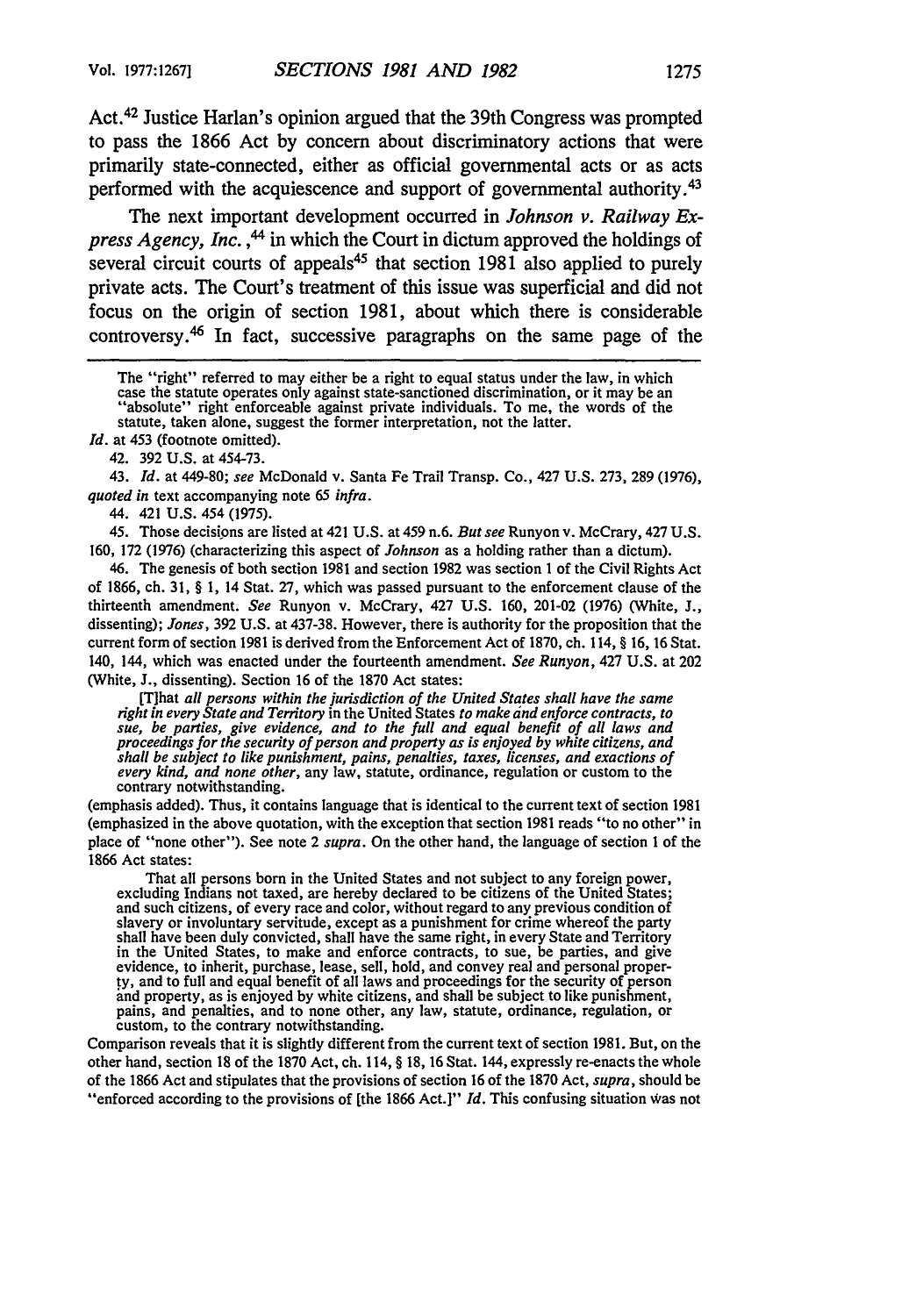opinion identify the 1866  $Act^{47}$  and section 16 of the Enforcement Act of  $1870^{48}$  as the source of section 1981.<sup>49</sup> Because the Court's holding was that the filing of an administrative complaint with the Equal Employment Opportunity Commission (EEOC)<sup>50</sup> does not toll the section 1981 statute of limitations, much of the majority's opinion was devoted to establishing that section 1981 is independent of and unaffected by the Civil Rights Act of 1964.51 The justices who had dissented in *Jones* joined in the opinion, feeling that the narrowness of the actual holding had preserved for another day the issue of the applicability of section 1981 to private acts.<sup>52</sup>

This acquiescence was not present, however, in the recent case of *Runyon v. McCrary,53* in which the five-member majority held that section 1981 prohibits a private, commercially operated, non-sectarian school from denying admission to prospective students because of their race.<sup>54</sup> The Court held that section 1981 is derived from section 1 of the Civil Rights Act of

47. See note 46 *supra.*

- 48. See note 46 *supra.*
- 49. *See* 421 U.S. at 459.
- 50. Regarding EEOC procedures, see 2 A. **LARSON,** *supra* note 2, at §§ 48.00-50.00.

*51. See* 421 U.S. at 459-61. The Court convincingly showed that "[d]espite Title VII's range and its design as a comprehensive solution for the problem of invidious discrimination in employment," *id.* at 459, the law had neither repealed nor narrowed earlier civil rights statutes.

(The legislative history of Title VII manifests a congressional interviewed in the light state in the intervent individual to pursue independently his rights under both Title VII and other applicable state and federal stat particular, Congress noted "that the remedies available to the individual under Title<br>VII are co-extensive with the indiv[i]dual's right to sue under the provisions of the<br>Civil Rights Act of 1866, 42 U.S.C. § 1981, and th other and are not mutually exclusive." H.R. REP. No. 92-238, [92d Cong., 1st Sess.] P. 19 (1971). Later, in considering the Equal Employment Opportunity Act of 1972, the Senate rejected an amendment that would have deprived a claimant of any right to sue under § 1981. 118 CoNo. REC. **3371-3373 (1972).**

52. *See* Runyon v. McCrary, 427 U.S. 160, 192, 195 n.5, 213-14 (1976) (White, J., dis-

*Id.*

senting).

53. 427 U.S. 160 (1976).

*54. Id.* at 168, 172. The Court first established that the conduct complained of "amount[ed] to a classic violation of § 1981." *Id.* at 172. It then held that, as applied in this case, section 1981 did not unconstitutionally infringe upon the right of free association, *id.* at 175-76, the right to privacy, *id.* at 177-79, or the right of parents to direct their child's education, *id.* at 176-77. For further discussion of these issues, see Comment, *Section 1981 After* Runyon v. McCrary: *The Free* Exercise Right of Private Sectarian Schools to Deny *Admission* to Blacks on Account of Race, 1977 **DUKE** L.J. 1219; Note, Section **1981** and Private Groups: The Right to Discriminate Versus Freedom from Discrimination, 84 **YALE L.J.** 1441 (1975).

clarified by the codification of federal laws that was undertaken in the early 1870's. Regarding the codification generally see *Runyon,* 427 U.S. at 168 n.8. That effort culminated in the enactment of Revised Statutes of 1874, §§ 1977 and 1978, the immediate predecessors of 42 U.S.C. §§ 1981 and 1982, respectively. *See Jones,* 392 U.S. at 422 n.28. The codification committee, in the "historical note" appended to each section, indicated that R.S. § 1977 was derived from section 16 of the 1870 Act while R.S. § 1978 was drawn from section **I** of the 1866 Act. The correctness of this annotation and the source of section 1981 have spawned considerable controversy. See notes 57-59 *infra* and accompanying text.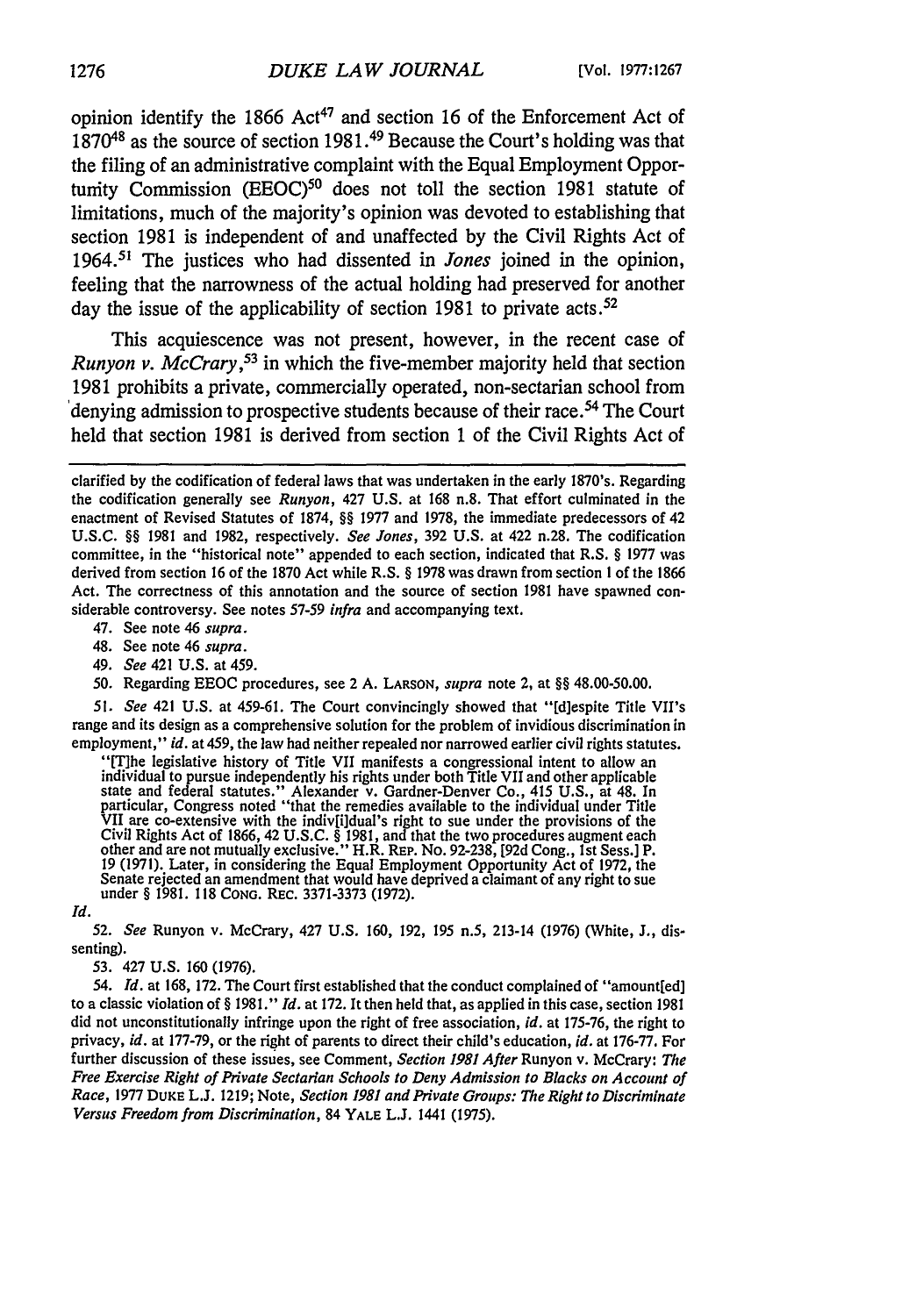1866, 55 which was interpreted in *Jones* as providing a remedy against purely private acts of racial discrimination.<sup>56</sup> The historical note appended to section 1981 that designates section 16 of the Enforcement Act of **187057** as its source was dismissed as the result of a clerical error. 58 The majority then argued that the entire issue of the origin and applicability of section 1981 had been settled in previous decisions.<sup>59</sup>

In *McDonald v. Santa Fe Trail Transportation Co.*<sup>60</sup> decided the

- 57. See note 46 *supra.*
- 58. 427 U.S. at 168 n.8.

*59. Id.* at 168-72. Justice White, dissenting, argued that the portion of *Johnson* relied on by the majority was dictum. *Id.* at 213-14. He also claimed that other cases cited by the majority had never addressed the issue of the applicability of section 1981 to private actions. *See id.*

Justice White further argued that the codification of the Revised Statutes in 1874 had repealed, by clear and unambiguous language, all statutes not included within the Revised Statutes. The historical note clearly identified section 16 of the 1870 Act as the source of R.S. § 1977 and this could not properly be dismissed so easily as clerical error. *See* 427 U.S. at 205-10. Furthermore, he noted that the language of section 1981 is identical to that of section 16 of the 1870 Act but slightly different from that of section 1 of the 1866 Act. *See id.* at 195-97 n.6; note 46 *supra.* Also, Justice White stressed that section 1981 refers to "all persons" while section 1982 is directed toward "all citizens." He noted that "persons" includes aliens, who clearly were not among those whom Congress sought to protect from the badges and incidents of slavery. Thus, he concluded that section 1981 must be derived from section 16 of the 1870 Act, which refers to persons, rather than from section 1 of the 1866 Act, which refers to citizens. 427 U.S. at 195-97 n.6, 202-05. See note 46 *supra.*

Justice White's substantive analysis of section 1981 turned on an examination of the right to contract. He argued that "it is and always has been central to the very concept of a 'contract' that there be 'assent by the parties .... **"** 427 U.S. at 194. Thus, he reasoned:

The right to make contracts, enjoyed by white citizens, was therefore always a right to enter into binding agreements only with willing second parties. Since the statute only gives Negroes the "same rights" to contract as is enjoyed by whites, the language of the statute confers no right on Negroes to enter into a contract with an unwilling person no matter what that person's motivation for refusing to contract. What is conferred by 42 U.S.C. § 1981 is the *right*—which was enjoyed by whites—"to make contracts" with other willing parties and to "enforce" those contracts in court.

*Id.* (emphasis in original).

Justice White also noted that the Court had, within two decades of the enactment, twice referred in dictum to R.S. § 1977 (section 1981) as being directed only toward equality under the law-that is, toward state related actions. *See* Yick Wo v. Hopkins, 118 U.S. 356, 369 (1886); Civil Rights Cases, 109 U.S. 3, 16-17 (1883), *quoted in Runyon,* 427 U.S. at 202-04 (White, J., dissenting).

The White argument drew the support, but not the votes, of Justices Powell and Stevens. Justice Powell stated that

[i]f the slate were clean I might well be inclined to agree with Mr. Justice White that § 1981 was not intended to restrict private contractual choices. Much of the review of the history and purpose of this statute set forth in his dissenting opinion is quite persuasive. It seems to me, however, that it comes too late.

427 U.S. at 186 (Powell, J., concurring). Mr. Justice Stevens was even stronger in his support of Justice White, stating that "[flor me the problem in these cases is whether to follow a line of authority which I firmly believe to have been incorrectly decided." *Id.* at 189 (Stevens, J., concurring).

60. 427 U.S. 273 (1976).

<sup>55. 427</sup> U.S. at 168-70.

<sup>56.</sup> See notes 36-43 *supra* and accompanying text.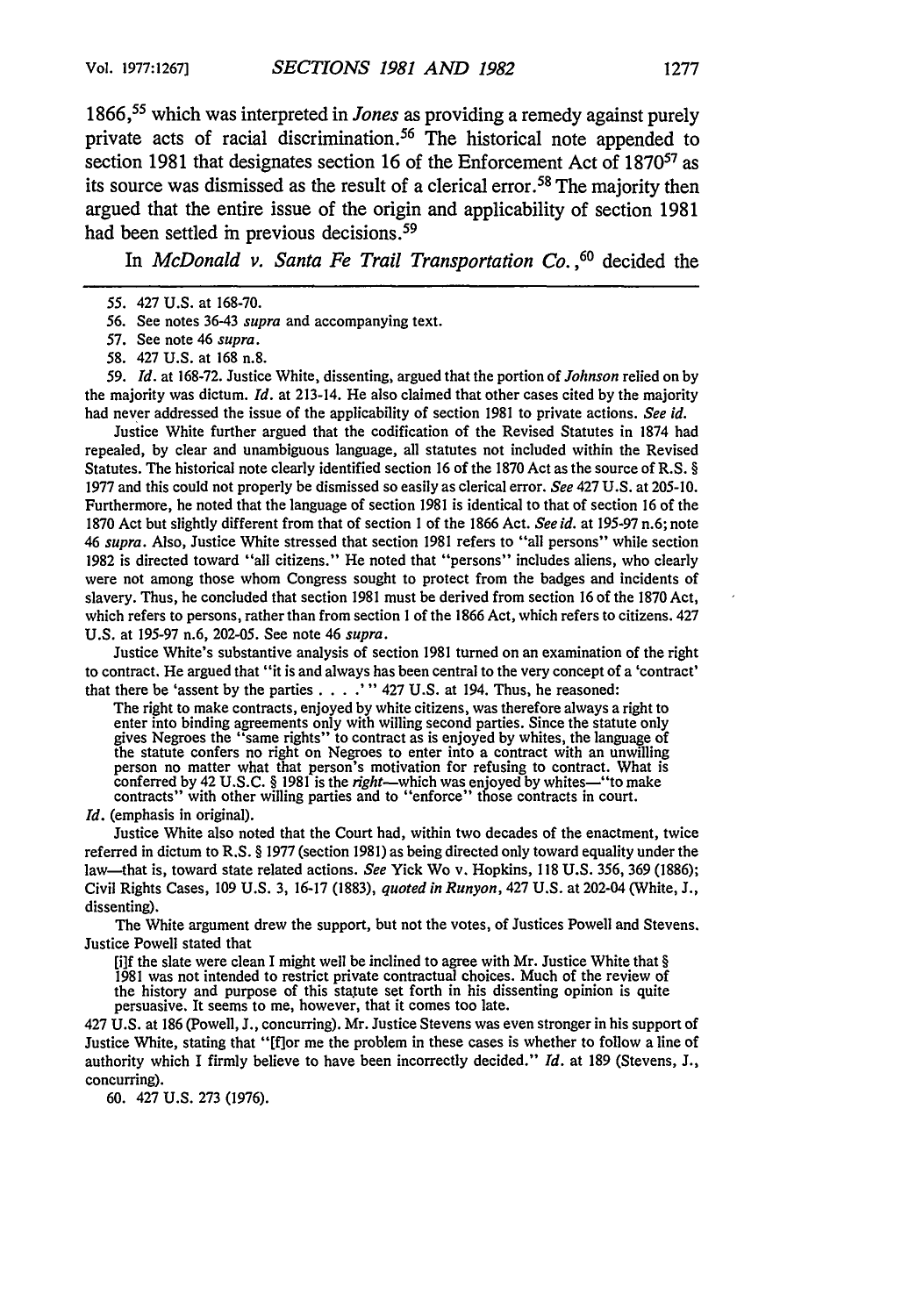same day as *Runyon,* the Court expanded the scope of section 1981 even farther by holding that it forbids private acts of racial discrimination that are directed against white persons.<sup>61</sup> The Court rejected the argument that the phrase "as is enjoyed by white citizens"<sup>62</sup> that is contained in section 1981 should limit the statute's protection to non-whites.<sup>63</sup> That phrase was construed as being the standard used to illustrate the character of the rights being protected.<sup>64</sup> And while the Court acknowledged that "the immediate" impetus for the bill was the necessity for further relief of the constitutionally emancipated former Negro slaves,"<sup>65</sup> it concluded that the purpose of Congress was to establish a principle of racial equality benefitting all persons-'a broader principle than would have been necessary simply to meet the particular and immediate plight of the newly freed Negro slaves. **"66**

From the discussions in the foregoing cases three facts may be ascertained. First, the 39th Congress was prompted to act by concern for the plight of blacks who needed protection from actions by whites that were often state-sanctioned and always intentional. Second, the purpose of Congress in enacting the Reconstruction civil rights statutes was to establish a forward-looking principle of racial equality broader than that strictly necessary to eliminate the reactionary white conduct of that era. And finally, the statutes that were enacted are phrased in very broad language that is capable of being interpreted to cover situations that were not or could not have been considered by the enacting Congress, but which nevertheless may be included consistently with the remedial purpose underlying the statutes. This conflict between the enacting Congress' conceptualization of the statutes' coverage and the process of liberal statutory interpretation to effectuate the statutes' underlying purpose is the major issue relevant to the applicability of the *Griggs* disproportionate impact approach under sections 1981 and 1982.

#### III. USE OF THE *GRIGGS* APPROACH UNDER SECTIONS 1981 AND 1982

The strongest argument against permitting a showing of disproportionate impact to state a prima facie case under sections 1981 and 1982 is that the legislative history of the statute from which these sections are derived <sup>67</sup> evidences a congressional intent to outlaw only those actions that were

<sup>61.</sup> *Id.* at **287.**

<sup>62.</sup> This phrase appears in both sections 1981 and 1982. See notes 2-3 *supra.*

**<sup>63.</sup>** 427 U.S. at 286-96.

*<sup>64.</sup> Id.* at 287.

*<sup>65.</sup> Id.* at 289.

<sup>66.</sup> *Id.* at 296.

<sup>67.</sup> *See Jones,* 392 U.S. at 449-77 (Harlan, **J.,** dissenting).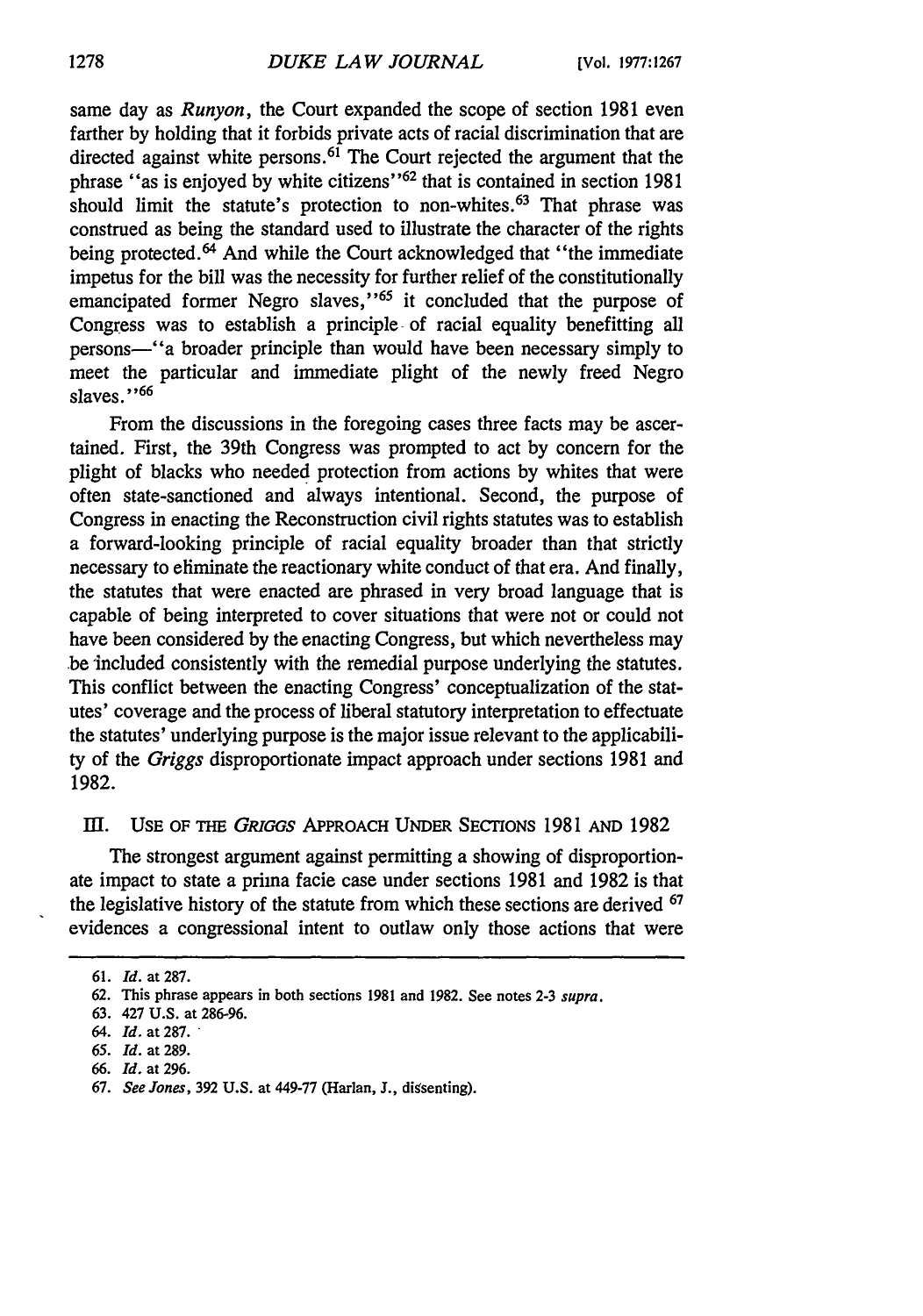performed with invidious discriminatory motivation. The Supreme Court has already effected a "construction of the statute that would have amazed the legislators who voted for it;"<sup>68</sup> further stretching of the much disputed legislative history would be simply disingenuous.<sup> $69$ </sup> Did the Congress in **1866** or **1870** intend to render illegal and actionable conduct of private individuals that, although racially neutral on its face, incidentally and unintentionally resulted in racially disproportionate impacts upon contractual relationships? The question seems to barely survive the asking. The Reconstruction Congress was concerned with securing for recently emanicpated blacks the status of citizenship and the basic rights appurtenant thereto.<sup>70</sup> The Acts were meant to deal with the most egregious forms of

Comment, *Civil Rights-42 U.S.C. § 1981: Keeping a Compromised Promise of Equality to Blacks,* 29 U. **FLA.** L. REv. 318, 324 (1977) (citations omitted).

70. Heated congressional debate occurred before the first sentence of the Civil Rights Act of 1866; ch. 31, § 1, 14 Stat. 27 (1866), was amended so as to declare explicitly and unequivocally that Negroes are citizens. One Senator voiced the opinion that the thirteenth amendment had removed "the only obstacle in the way of citizenship" and that they had thus become citizens automatically, although he acknowledged the difficulties presented for that argument by the Supreme Court's Dred Scott decision, Scott v. Sandford, 60 U.S. (19 How.) 393 (1856), in which the Court held that the framers had not intended broadly phrased constitutional provisions to include Negroes. *See* 36 CONG. **GLOBE** 506-07 (1866) (remarks of Sen. Johnson). But the vast majority of congressmen assumed that Negores were not citizens. *See, e.g., id.* 497-98 (remarks of Sen. Van Winkle). Furthermore, several legislators contended that Congress did not possess the power to make Negroes citizens and that a specific constitutional amendment was necessary. *See, e.g., id.* 499 (remarks of Sen. Cowan) (the thirteenth amendment empowered Congress to legislate only to enforce the liberation of the slaves and no more); *id.* 523-24 (remarks of Sen. Davis) (the congressional power to make persons citizens by naturalization applies only to persons formerly foreigners who renounce allegiance to a foreign power; it does not apply to non-citizens who have no prior foreign allegiance).

The very basic nature of **S.** 61, 39th Cong., Ist Sess. (1866), the bill that became the 1866 Act, is illustrated by the comments of the bill's sponsor, Senator Trumbull, and its most outspoken opponent, Senator Davis. Senator Trumbull characterized the bill as "the most important measure . . . since the . . . constitutional amendment abolishing slavery." He stated that

this measure is intended to give effect to that declaration and secure to all persons within the United States practical freedom. There is very little importance in the general declaration of abstract truths and principles unless they can be carried into effect. . **.** . Of what avail will it now be that the Constitution of the United States has declared that slavery shall not exist, if in the late slaveholding States laws are to be enacted and enforced depriving persons of African descent of privileges which are essential to freemen?

It is the intention of this bill to secure those rights.

36 CONG. **GLOBE** 474 (1866). The fundamental character of the rights in question is apparent in light of the attacks levelled by Senator Davis. He contended that "the whole subject of free negroes and of slave negroes" was constitutionally the province of the states. *1d.* at 530. He stated that "[tihis is a Government and a political organization by white people. It is a principle of that Government and that organization before and below the Constitution, that nobody but

<sup>68.</sup> *Runyon,* 427 U.S. at 189 (Stevens, J., concurring).

<sup>69. [</sup>T]he language of the impassioned Reconstruction Era congressional debates is of limited value today. Moreover, as many critics have pointed out, the seminal decision in *Jones* has moved the Court so far from the original meaning of the 1866 Act that to return to legislative intent for refinement of section 1981's current applicability would be pointless.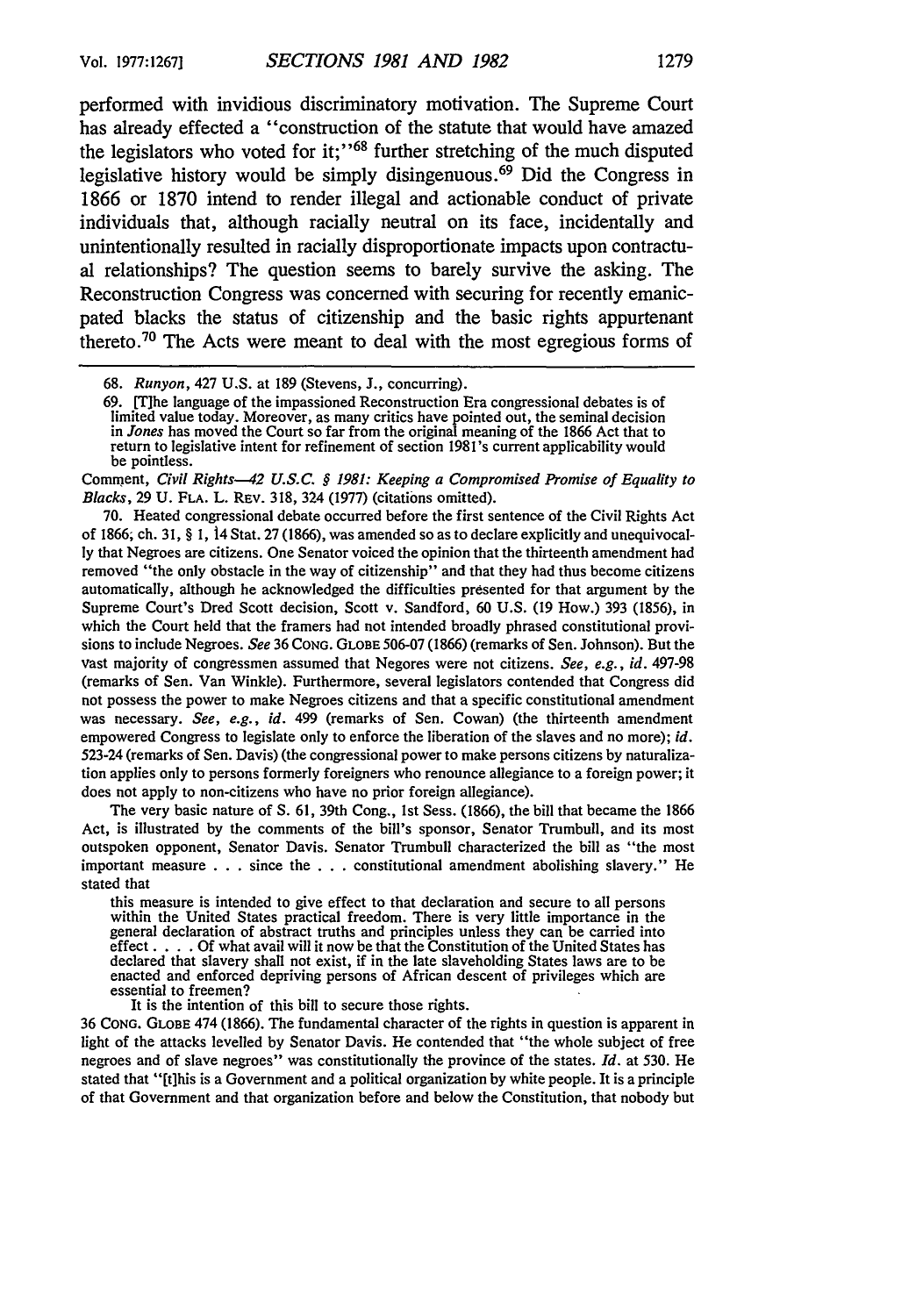reactionary white conduct;<sup>71</sup> they were not intended to fashion an evidentiary presumption designed to root out more subtle forms of discrimination.<sup>72</sup> Even if it is accepted that the legislative history of the two Acts supports the Supreme Court's view that these laws were intended to regulate private behavior,<sup>73</sup> it cannot seriously be argued that that legislative history also supports the contention that Congress meant these laws to outlaw any conduct with unintended racially disproportionate effects upon contracts. A reading of the relevant congressional debates reveals absolutely nothing that would lend credence to such a notion.<sup>74</sup> On the contrary, these sources give every indication that these laws were intended only to outlaw those actions undertaken with invidious, discriminatory motivation. <sup>75</sup>

The four lower federal courts that have addressed this issue since the *Davis* decision, while taking two separate paths to reach the same conclusion, have held that subjective intent must be proved under section **1981.76** Two of the courts were faced with suits filed against municipal governments

72. What was strived for was an equality of opportunity, particularly in the pursuit of the basic necessities of life. The relatively limited character of the Civil Rights Bill is illustrated by the fact that the bill's sponsor, Senator Trumbull, was repeatedly forced to reiterate that it applied only to civil rights and did not include the question of Negro suffrage, *see, e.g.,* 36 CONG. **GLOBE** 606 (1866), and would not have the effect of invalidating state anti-miscegenation statutes, *see, e.g., id.* 505, 600.

73. See notes 36-39, 44-45 *supra* and accompanying text.

74. See the pages listed in the index, 36 **CONG. GLOBE** VIII (Civil Rights Bill, **S.** 61, 39th Cong., Ist Sess. (1866) (Senate)), XIX (Freedmen's Bureau Bill, S. 60, 39th Cong., 1st Sess. (1866) (Senate)), LVIII (Civil Rights Bill (House)), LXVIII (Freedmen's Bureau Bill (House)) (1866).

75. See note 71 *supra.*

76. *See* City of Milwaukee v. Saxbe, 546 F.2d 693, 705 (7th Cir. 1976); Croker v. Boeing, Co., 437 F. Supp. 1138, 1181 (E.D. Pa. 1977); Guardians Ass'n v. Civil Service Comm'n, 431 F. Supp. 526 (S.D.N.Y. 1977); Johnson v. Hoffman, 424 F. Supp. 490, 494 (E.D. Mo. 1977).

white people are or can be parties to it." *Id*. He contended that the power to amend the Constitution did not include within it the "power to revolutionize," to "subvert" and to "change our form of Government" by making Negroes citizens. *Id.*

<sup>71.</sup> The debates on the Freedmen's Bureau Bill, S. 60, 39th Cong., ist Sess. (1866), and the Civil Rights Bill, S. 61, 39th Cong., 1st Sess. (1866), are illustrative of this point. Supporters of these measures recounted instances of beatings and murders of freedmen. *See, e.g.,* 36 CONG. **GLOBE** 339 (1866) (remarks of Sen. Creswell) ("combinations of returned rebel soldiers have been formed for the express purpose of persecuting, beating most cruelly, and in some cases actually murdering the returned colored soldiers of the Republic"). Also reported were conspiracies to maintain, through the use of economic forces, the dependent and subservient condition of the Negroes. For example, see the published agreement subscribed to by the farmers of the James River, Virginia area that is included in the remarks of Representative Eliot. *Id.* at 517. This agreement bound the signers to deal with freedmen laborers according to a set of regulations that governed nearly every possible aspect of the employment relationship and that forbade the hiring of a laborer who had been discharged by another of the signers. The congressmen also placed great emphasis on the unabashed passage of laws designed to circumvent the thirteenth amendment and establish a system of de facto peonage. *See id.* 322, 340, 474-75, 516-17, 1123.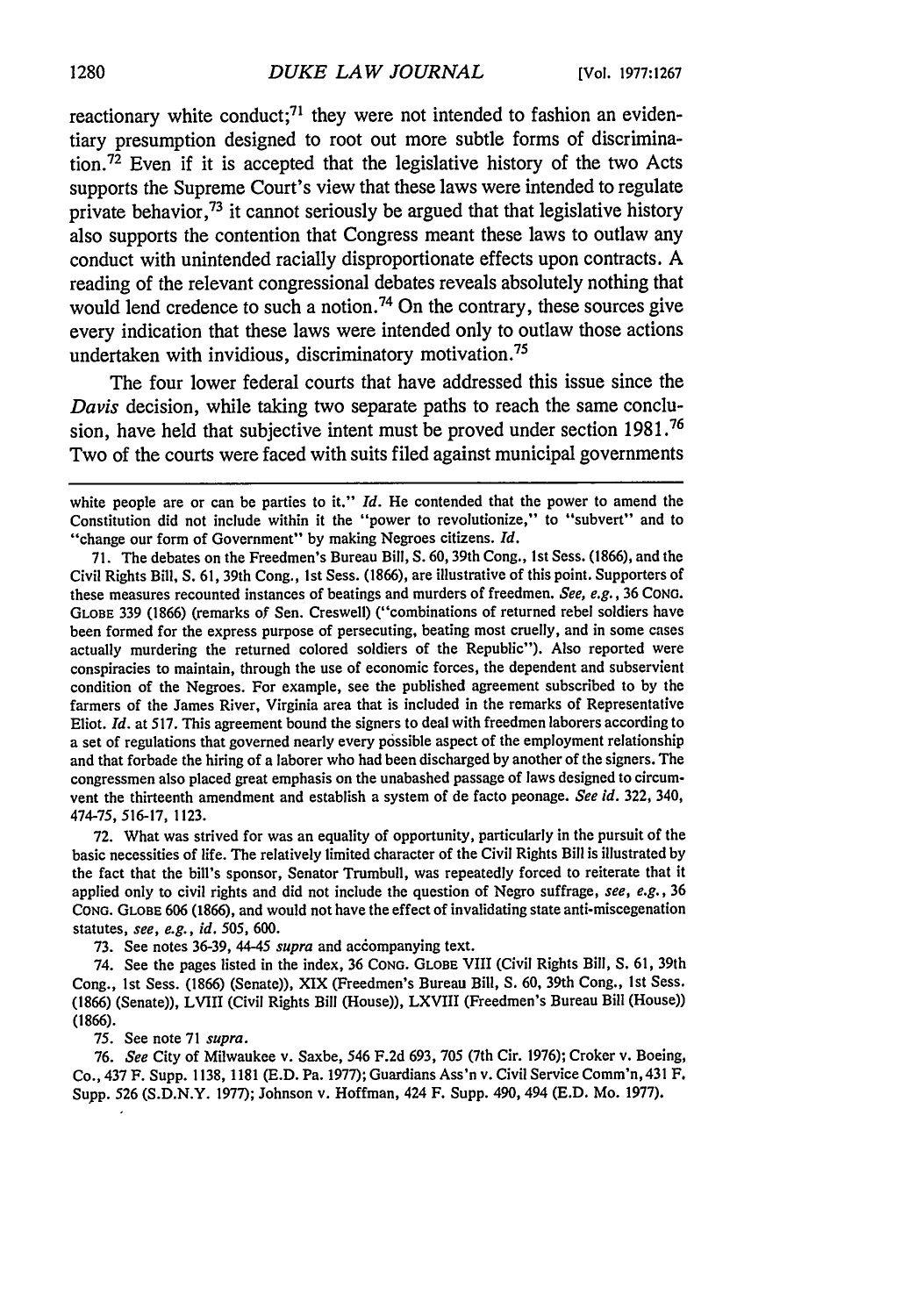and, without analysis, assumed *Davis* to be the controlling precedent." Two other courts analyzed the language and history of section 1981 and concluded that its interpretation should parallel that of the fourteenth amendment. 78

In *Johnson v. Hoffman,79* a black who was refused induction into the armed forces under a regulation that permitted rejection on a finding of frequent encounters with law enforcement agencies filed suit seeking to have the regulation invalidated as unconstitutional and violative of Title VII and section 1981 because of its disproportionate impact upon blacks. The District Court for the Eastern District of Missouri held that the armed forces were not subject to Title VII and that the regulation was constitutional under *Davis* because there was no showing of discriminatory intent.<sup>80</sup> The court then analyzed the language and history of section 1981 and held that the question of intent was controlled by the constitutional standards of *Davis.81* After reciting the language of section 1981, the court concluded that "[t]he clear import of this statute is to provide for equal treatment under the law."<sup>82</sup> The court noted that section 1981 was based upon section one of the Civil Rights Act of  $1866$ ,  $83$  but placed much greater emphasis upon the fact that Congress later incorporated much of the statute's language into the fourteenth amendment. 84 This circumstance, coupled with the actual language of section 1981, led the court to conclude that "claims under § 1981 parallel claims under the Fourteenth Amendment."<sup>85</sup>

In Croker *v. Boeing Co. ,86* a class action employment discrimination case involving claims of both disparate treatment and disproportionate impact, the District Court for the Eastern District of Pennsylvania adopted the arguments made by the court in *Hoffman.87* The court further stated that "[t]he language of § 1981, that 'all persons . . .[should] have the same right **. . .** to the full and equal benefit of all laws' clearly is parallel to the equal protection clause of the Fourteenth Amendment.' **'88**

This asserted parallelism of section 1981 and the fourteenth amend-

79. 424 F. Supp. 490 (E.D. Mo. 1977).

80. **Id.** at 493-94.

- 81. Id. at 494.
- 82. Id.
- **83. Id.**
- 84. **Id.**
- **85. Id.**

- 87. Id. at 1181.
- **88. Id.**

<sup>77.</sup> See City of Milwaukee v. Saxbe, 546 F.2d 693, 705 (7th Cir. 1976); Guardians Ass'n v. Civil Service Comm'n, 431 F. Supp. 526, 533-34 (S.D.N.Y. 1977).

<sup>78.</sup> See Croker v. Boeing Co., 437 F. Supp. 1138, 1181 (E.D. Pa. 1977); Johnson v. Hoffman, 424 F. Supp. 490, 494 (E.D. Mo. 1977).

<sup>86. 437</sup> F. Supp. 1138 (E.D. Pa. 1977).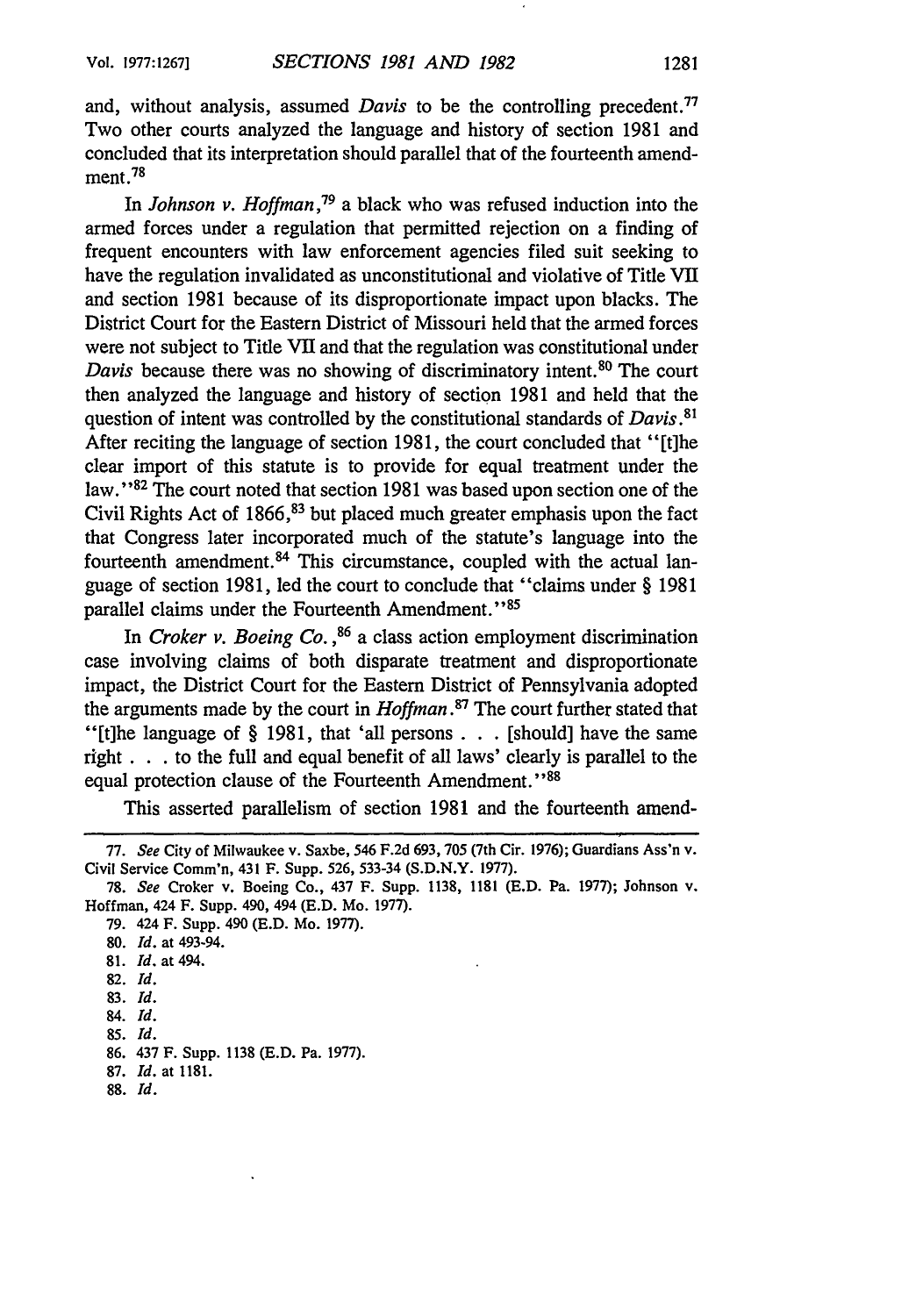ment seems convincing until one recalls the subject of the dispute between the majority and dissenting justices in *Jones and Runyon.* In those two cases the majorities, in order to avoid the fourteenth amendment's state action requirement and apply the statutes to private parties, were forced to the conclusion that sections 1981 and 1982 were enacted pursuant to the thirteenth amendment **. <sup>9</sup>**

Upon closer inspection, however, the decisions in *Jones and Runyon* do not undermine the fourteenth amendment-oriented arguments of *Hoffman and Croker.* The decision that those statutes were not enacted pursuant to the fourteenth amendment's enforcement clause determines only that they are not, because of their origin, automatically subject to that amendment's state action requirement. This determination does not logically preclude a finding that the statutes are closely related to the fourteenth amendment; likewise it does not compel a conclusion that the standards for interpretation of these statutes must be different than the standards of the fourteenth amendment. Had the Supreme Court held the statutes applicable only to state action, proof of discriminatory intent would be indispensable.<sup>90</sup> But the opposite holding with respect to applicability to private action does not necessitate the opposite result with respect to intent, because the burden of proving intent may be derived otherwise than as a concomitant of state action. 91 Thus it is logically consistent to find that the intent of Congress was to direct both sections 1981 and 1982 and the fourteenth amendment against intentionally discriminatory actions, even though the former were enacted independently of the latter.

However, the *Hoffman and Croker* courts did not actually attempt to examine the relevant legislative history to discern the congressional intent respecting section 1981. Instead they seized upon a similarity of wording, and mechanically applied *Davis.* This approach is really just a variant of that taken by the two courts that, when faced with a section 1981 suit against a public official, seized upon the similarity of defendants as a reason to apply *Davis.92* Although it would be logically consistent with the decisions in *Jones and Runyon* to find that congressional intent was to direct section 1981 only against intentional actions, thus giving the statute an interpretation parallel to that of the fourteenth amendment in *Davis,* these lower courts took illogical short cuts and failed to determine such congressional intent.

<sup>89.</sup> See notes 36-43, 53-59 *supra* and accompanying text.

<sup>90.</sup> *See Davis,* 426 U.S. at 238-48.

<sup>91.</sup> With respect to certain crimes, intent is an essential element according to the common law. In other cases the legislature may expressly specify that intent must be proved. At other times the requirement of proof of intent is derived from the intention of the legislature as revealed through the process of statutory interpretation.

<sup>92.</sup> See note 77 *supra* and accompanying text.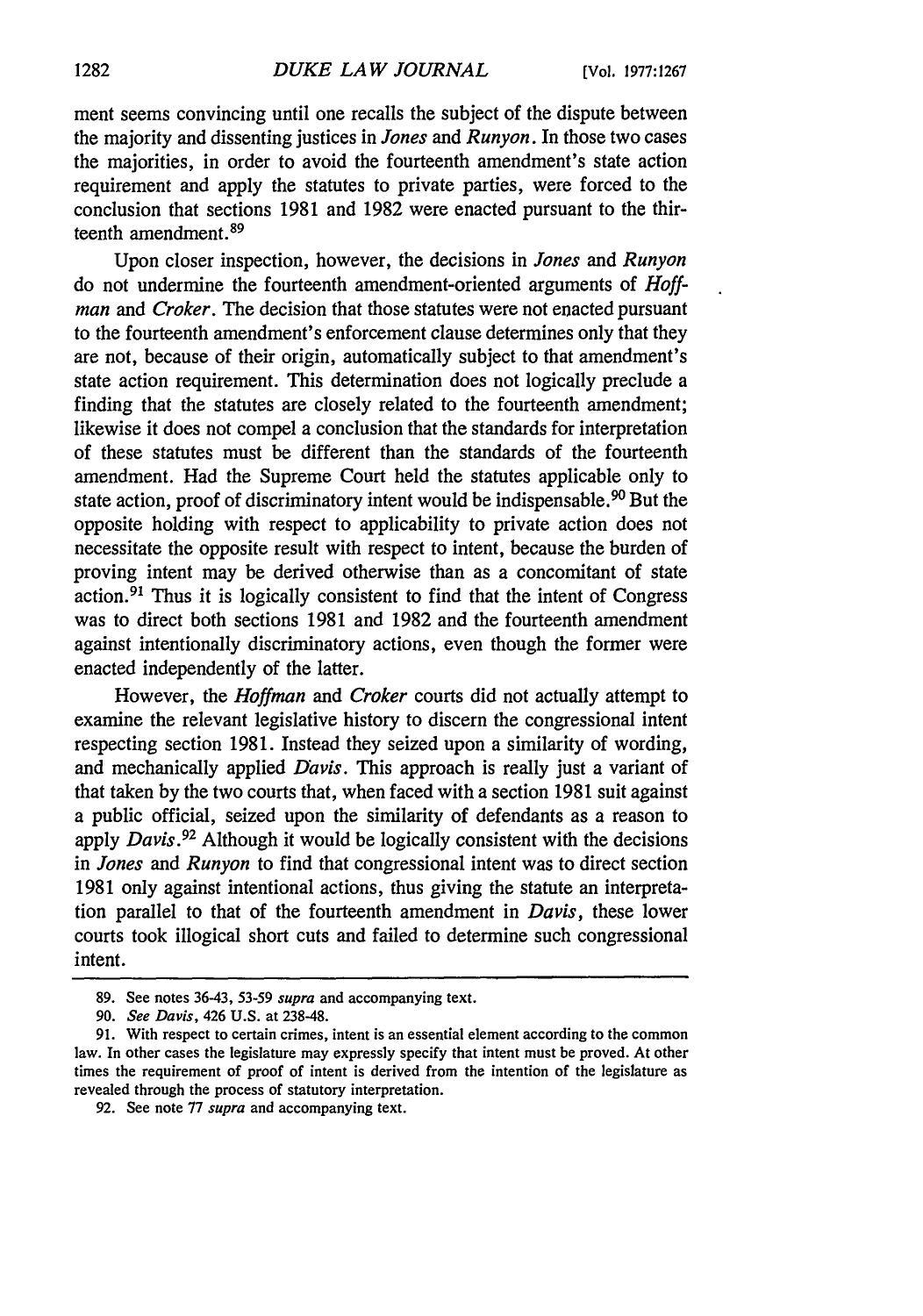A second illogical short cut was taken by the court in *Croker.* There the court justified its application of *Davis* to section 1981 by stating that if disproportionate impact could state a claim under section 1981 then "the Supreme Court's decision in *Davis* would be meaningless, since section 1981 is applicable in every case in which constitutional claims of employment discrimination are asserted."<sup>93</sup> In a practical sense, it is true that a decision holding intent unnecessary to state a claim under section 1981 would mean that plaintiffs would thereafter proceed under that statute rather than under the equal protection clause. But that signifies only that the constitutional standards have been superseded by more stringent statutory standards; it does not render meaningless the decision that elucidated those constitutional standards. *Davis* remains meaningful both as an explication of equal protection standards and as a procedurally proper decision. With regard to the latter it must be noted that the parties had assumed *Griggs* to be controlling and thus the grant of certiorari was limited to the issue of whether the court of appeals had misapplied that case.<sup>94</sup> The Supreme Court disregarded this framing of the issue and exercised its power to "notice a plain error not presented" by the arguments.<sup>95</sup> In doing so, it was not necessary or proper for the Court to render an opinion as to the merits of the plaintiff's section 1981 claim. 96 Thus, the argument of the *Croker* court is not sound.

95. 426 U.S. at 238.

96. The Supreme Court's usual practice is to follow the prescription of Justice Brandeis and avoid issuing opinions that are any broader than is necessary for the disposition of the exact questions before it. *See* Ashwander v. TVA, 297 U.S. 288, 347 (1936) (Brandeis, **J.,** concurring). It is ironic that the Court disregarded this practice with respect to a different issue in the *Davis* decision. After disposing of the constitutional issue, the Court went on to note that the defendant had satisfied his burden of proving job relatedness under the standards of Title VII.

<sup>93. 437</sup> F. Supp. at 1181.

<sup>94.</sup> *See Davis,* 426 U.S. at 238. The plaintiffs in *Davis* alleged that an aptitude test given to applicants for the District of Columbia police force had a disproportionate impact upon blacks and demanded relief under a municipal statute, section 1981 and the equal protection clause as applied through the fifth amendment. *See id.* at 233. After the suit had been filed, the coverage of Title VII was extended to include federal and state government employers. *See* Equal Employment Opportunity Act of 1972, Pub. L. No. 92-261, 86 Stat. 103 (codified at 42 U.S.C. §§ 2000e, 2000e-1 to -6, -9, -13 to -17 (Supp. V 1975)). The district court, treating the suit as one under Title VII and the fifth amendment, *see* Davis v. Washington, 348 F. Supp. 1, 15-16 (D.D.C. 1972), held that the test was "reasonably and directly related" to the requirements of the police training program, *id.* at 18. The District of Columbia Circuit agreed that the plaintiffs' evidence of disproportionate impact had shifted to the defendant the burden of proving that the challenged aptitude test was job related. Davis v. Washington, 512 F.2d 956, 959-61 (D.C. Cir. 1975). But the circuit court disagreed with the district court's conclusion that the defendant had met that burden of proof and reversed, thus granting the plaintiffs' motion for summary judgment. *Id.* at 959, 961-65. After noting that the plaintiffs' motion had been based solely on the claim that the test violated the fifth amendment, *Davis,* 426 U.S. at 234, 236, the Supreme Court reversed the circuit court and strongly condemned the application of Title VII standards to a constitutional claim, *id.* at 238-39.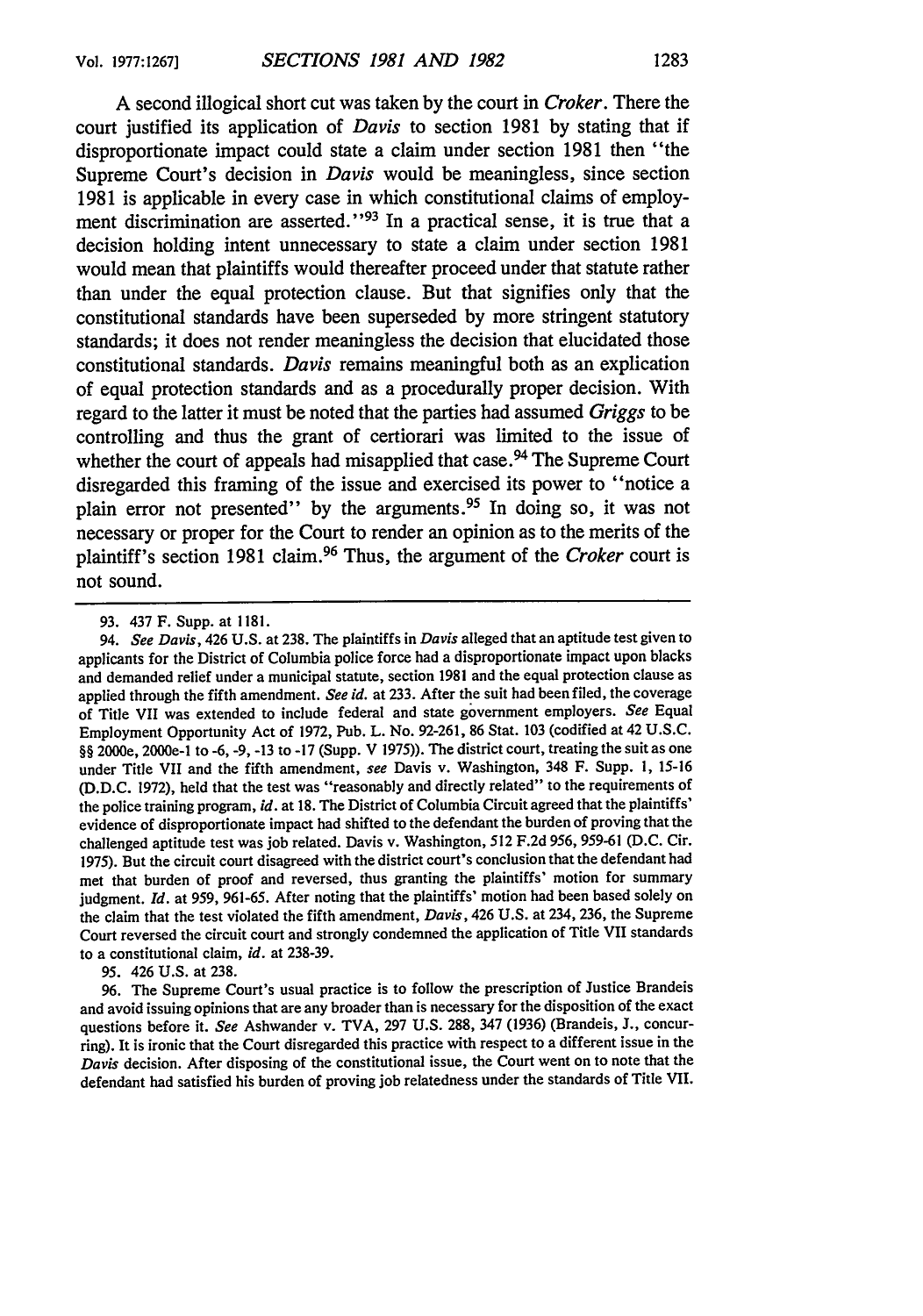In conclusion, it can be said that the *post-Davis* decisions addressing the issue of disproportionate impact under section 1981 have reached a plausible conclusion by an improper path. Had these courts examined the legislative history of section 1981 they would have found that Congress was prompted to act by a concern over reactionary white actions of the most intentional and malicious nature. 97 Upon this finding they could have based their decisions that unintentional disproportionate impact will not state a prima facie case under section 1981.

The understanding of the Congress that enacted a law, however, is not always deemed conclusive of how that law should be applied in future circumstances. Sutherland's treatise on statutory construction states:

Legislation is often written in terms which are broad enough to cover many situations which could not occur to mind at the time when it is enacted. And so a statute, expressed in general terms and words of present or future tense, will be applied, not only to situations existing and known at the time of the enactment, but also prospectively to things and conditions that come into existence thereafter.<sup>98</sup>

This principle has most often been applied in response to technological change. Thus the Supreme Court has held that goods which properly fall in a class subject to a tariff cannot be exempted because they had not been invented or manufactured at the time of enactment. 99 Likewise, the Tenth Circuit has held that a wrongful death statute phrased in terms of carriages included motor trucks even though they had not yet existed when the statute was enacted.<sup>100</sup>

<sup>426</sup> U.S. at 248-52. Although this can be defended here on the ground that the courts were dealing with competing, mutually exclusive motions for summary judgment, *see id.* at 234, Justices Brennan and Marshall felt that the statutory issue should not have been reached, *id.* at 257 (Brennan, J., dissenting).

<sup>97.</sup> See note 71 *supra.*

**<sup>98. 2</sup>A J. SUTHERLAND,** STATUTES **AND** STATUTORY CONSTRUCTION § 49.02, at **229** (4th ed. **1973).**

Use of legislative intent as the governing criterion for interpretation has a tendency, in general, to focus attention on circumstances and events of the time when a bill was general, to focus attention on circumstances and situations developing after the enactment of a statute may be of great or even conclusive significance in determining what meaning was conveyed. Legislative standards are often couched in general terms which are capable of embracing and intended to embrace future applications foreseen at the time of enactment. Therefore a statute may be interpreted to include circumstances or situations which were unknown or did not exist at the time when it was enacted.

*Id. §* 49.01, at 228.

<sup>99.</sup> *See* Pickhardt v. Merritt, 132 U.S. 252, 257 (1889); Newman v. Arthur, 109 U.S. 132, 138 (1883).

*<sup>100.</sup> See* Cain v. Bowlby, 114 F.2d 519,522 (10th Cir. 1940), *cert. denied,* 311 **U.S.** 710 (1942) ("it is a general rule in the construction of statutes that legislative enactments in general and comprehensive terms, and prospective in operation, apply to persons, subjects and businesses within their general purview and scope, though coming into. existence after their passage, where the language fairly includes them").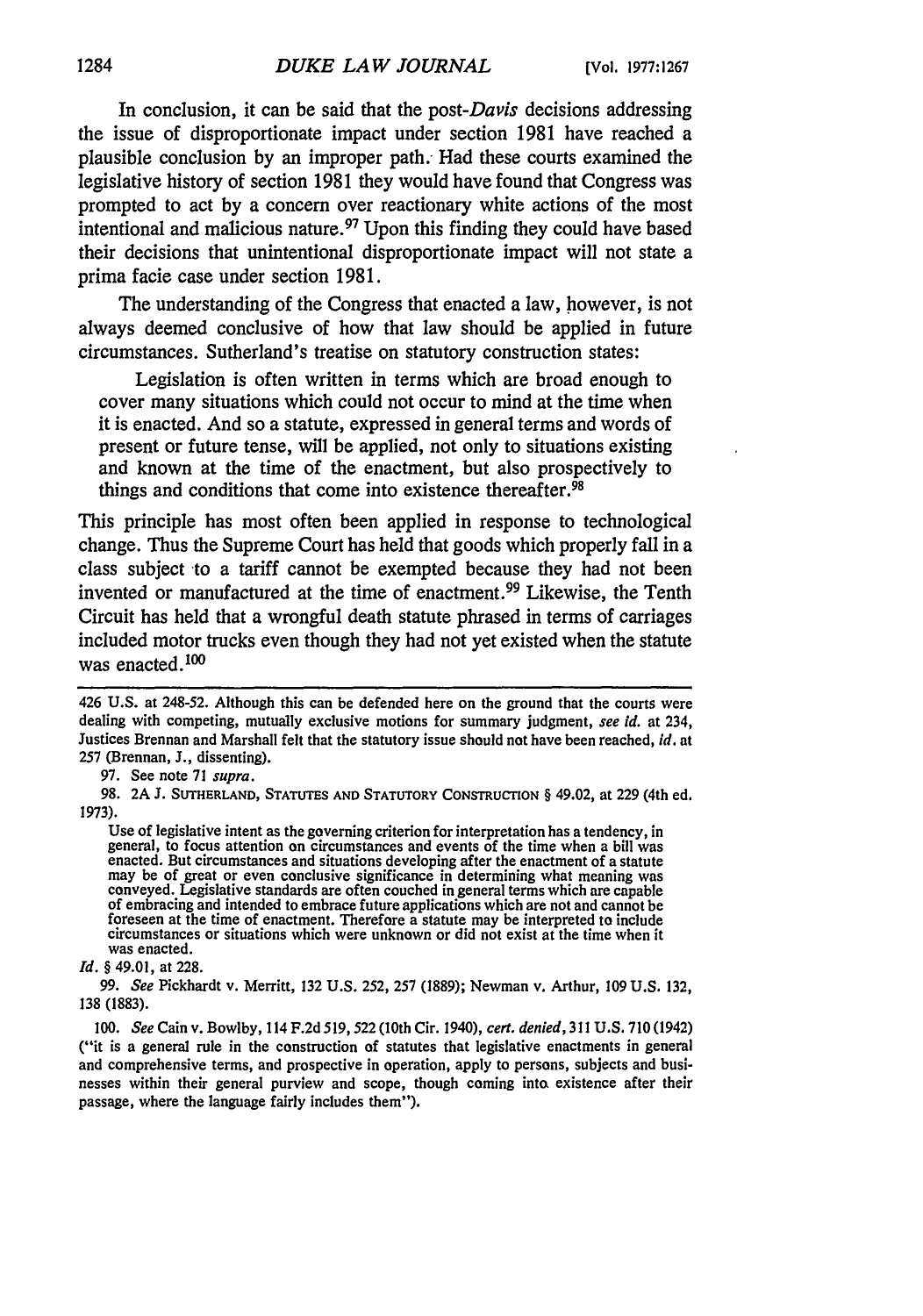Justice Holmes described this principle in terms of a court's larger duty to discover and effectuate the policy underlying the legislation. It is not sufficient for a court to rely upon the bare language of a statute or the examples discussed in the legislative history. If the language of the statute fairly encompasses the situation being litigated, the court's decision must reflect the congressional policy underlying that statute. 101 The Supreme Court adopted this approach in dealing with changed social circumstances in *Browder v. United States*.<sup>102</sup> In holding that a statute regulating the use of passports applied to certain conduct even though at the time of enactment that type of conduct was rare and thus not a focus of congressional attention, the Court stated that "[o]ld crimes, however, may be committed under new conditions. Old laws apply to changed situations. The reach of the act is not sustained or opposed by the fact that it is sought to bring new situations under its terms."<sup>103</sup>

This method of interpreting statutes in the light of altered circumstances could be used to justify the application of the *Griggs* disproportionate impact approach to cases under sections 1981 and 1982. The congressional debates reveal that the purpose of the Reconstruction Era civil rights legislation was the eradication of the badges and incidents of slavery. 104 The badges and incidents of slavery, it may be argued, have not been eradicated in the 1970's, but only changed in form. Former concerns over beatings, murders and de facto peonage<sup>105</sup> have been displaced by confrontations with standardized tests and minimum educational requirements.<sup>106</sup>

Paralleling these altered social circumstances are the Supreme Court's changing interpretations of the thirteenth amendment.<sup>107</sup> Early decisions

Johnson v. United States, 163 F. 30, 32 (1st Cir. 1908) (Holmes, Cir. J.); *cf. Runyon,* 427 **U.S.** at 191 (Stevens, **J.,** concurring) ("even if *Jones* did not accurately reflect the sentiments of the Reconstruction Congress, it surely accords with the prevailing sense of justice today").

102. 312 U.S. 335 (1941).

103. *Id.* at 339-40.

*104. See McDonald,* 427 U.S. at 296 ("the 39th Congress was intent upon establishing in the federal law a broader principle than would have been necessary simply to meet the particular and immediate plight of the newly freed Negro slaves"); 36 **CONG. GLOBE** 474 (remarks of Sen. Trumbull), 1151 (remarks of Rep. Thayer) ("The bill which now engages the attention of the House has for its object to carry out and guaranty the reality of [the thirteenth amendment]. It is to give it practical effect and force.") (1866).

105. See note 71 *supra.*

106. *See, e.g., Griggs.*

107. This change in the interpretation of the thirteenth amendment is consistent with the way in which the Court has changed its interpretations of other constitutional provisions in response

<sup>101.</sup> A statute may indicate or require as its justification a change in the policy of the law, although it expresses that change only in the specific cases most likely to occur to the mind. The Legislature has the power to decide what the policy of the law shall be, and if it has intimated its will, however indirectly, that will should be recognized and obeyed. The major premise of the conclusion expressed in a statute, the change of policy that induces the enactment, may not be set out in terms, but it is not an adequate discharge of duty for courts to say: We see what you are driving at, but you have not said it, and therefore we shall go on as before.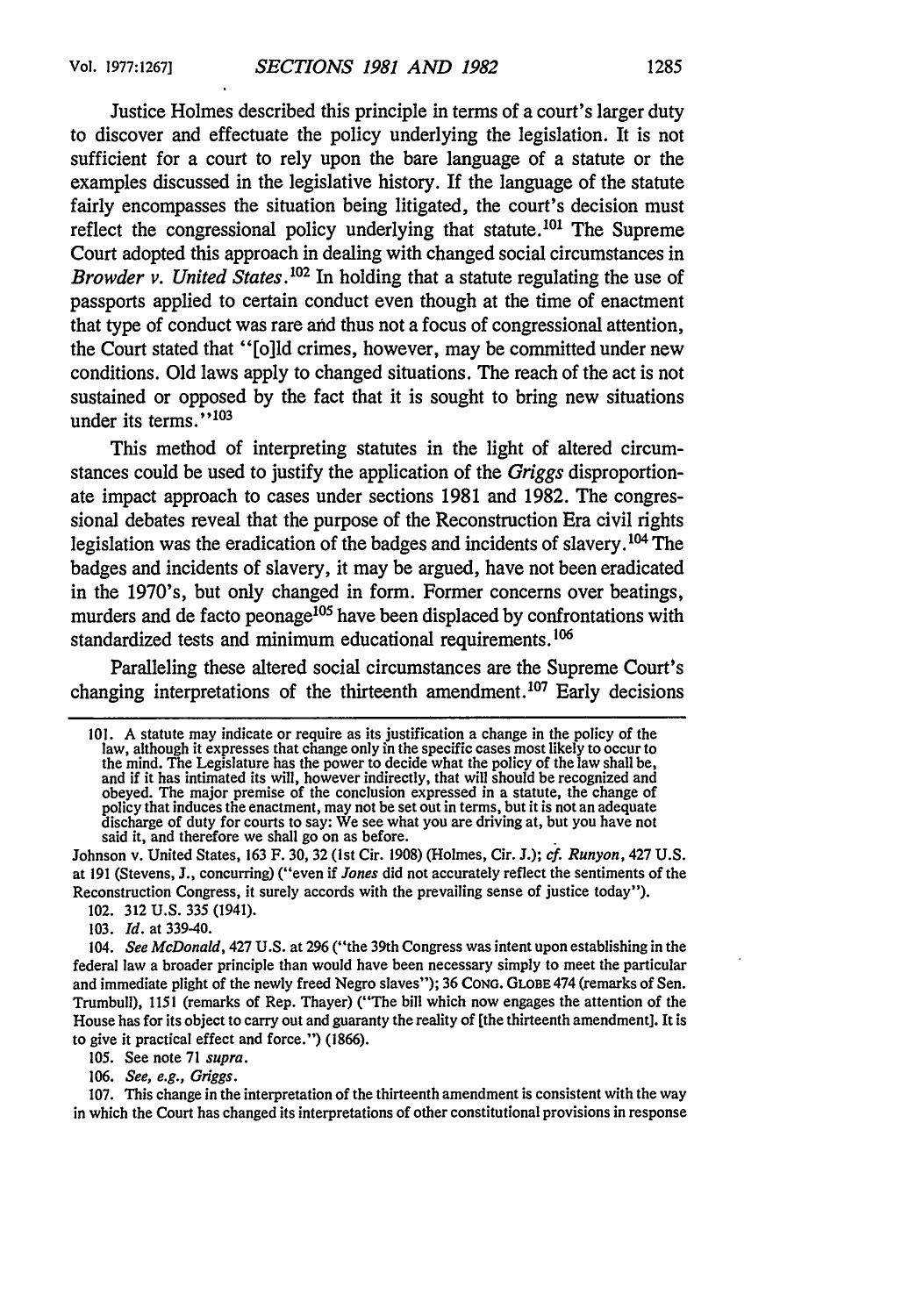emasculated the amendment, restricting its scope to those deprivations of rights that amounted to slavery or personal servitude.<sup>108</sup> But in response to the changing times the Court abandoned this interpretation, holding in *Jones* that racial discrimination in the sale of real estate is a badge and incident of slavery. *Griggs* further developed this theme, holding that poor performance by blacks on standardized intelligence tests and the lower percentile of blacks with high school diplomas<sup>109</sup> can be linked to slavery and its pernicious after-effects on the educational opportunities available to blacks.110

*The Griggs* response to this situation is not derived from Title VII. Title VII contains no language referring to disproportionate impact, shifting the burden of proof, or the defense of job relatedness.<sup>111</sup> These concepts were judicially engrafted onto the act as an evidentiary method of achieving the purpose of Congress-which was found to be the elimination of "artificial, arbitrary, and unnecessary barriers to employment."<sup>112</sup> There is no reason why this same approach should not be used to effectuate the congressional purpose underlying sections 1981 and 1982.113

Moreover, use of the disproportionate impact theory under sections 1981 and 1982 is supported by three related considerations. First, civil rights legislation is now recognized by the courts as being remedial in nature<sup>114</sup> and thus deserving of liberal interpretation to realize the beneficient purposes underlying the statutes.<sup>115</sup> Second, Title VII and sections 1981 and 1982 should be interpreted in pari materia because they have similar remedial purposes.<sup>116</sup> The courts have generally given these statutes

**108.** *See* Civil Rights Cases, **109 U.S. 3 (1833);** Slaughter House Cases, **83 U.S. (16** Wall.) **36 (1873).** *See also* Hodges v. United States, **203 U.S. 1 (1906);** United States v. Harris, **106 U.S. 629 (1822);** Virginia v. Rives, **100 U.S. 313 (1879);** United States v. Cruikshank, **92 U.S.** 542 (1876).

- 109. *See* 401 U.S. at 425-26.
- 110. *See id.* at 430.
- 111. *See* 42 U.S.C. §§ 2000e to 2000e-17 (1970 & Supp. V 1975).
- 112. 401 U.S. at 431.
- 113. See note 104 *supra* and accompanying text.
- 114. *See* 3 J. **SUTHERLAND,** *supra* note 98, at § 72.05, at 392.
- 115. *See id.*

116. *See 2A id. §* 51.03. The courts have interpreted Title VII in pari materia with other related employment statutes. *See* Shultz v. Local 1291, 338 F. Supp. 1204, 1208 **(E.D.** Pa.), *aff'd,* 461 F.2d 1262 (3d Cir. 1972) ("We cannot consider as reasonable for purposes of the

to various societal changes. With respect to changing economic conditions and the commerce clause, see Home Building & Loan Ass'n v. Blaisdell, 290 U.S. 398 (1934). Regarding changing technology and the fourth amendment's protection against unreasonable searches, compare Goldman v. United States, 316 U.S. 129 (1942), *and* Olmstead v. United States, 277 U.S. 438 (1928), *with* Katz v. United States, 389 U.S. 347 (1967). Note the application of changing moral and political ideas to the prohibition of cruel and unusual punishment in Trop v. Dulles, 356 U.S. 86 (1958), and Weems v. United States, 217 U.S. 349 (1910). And consider the Court's greatly altered interpretation of the fourteenth amendment by comparing Plessy v. Ferguson, 163 U.S. 537 (1896), with Brown v. Board of Educ., 347 U.S. 483 (1954). *But see* R. BERGER, **GOVERNMENT BY JUDICIARY:** THE TRANSFORMATION **OF THE FOURTEENTH AMENDMENT (1977).**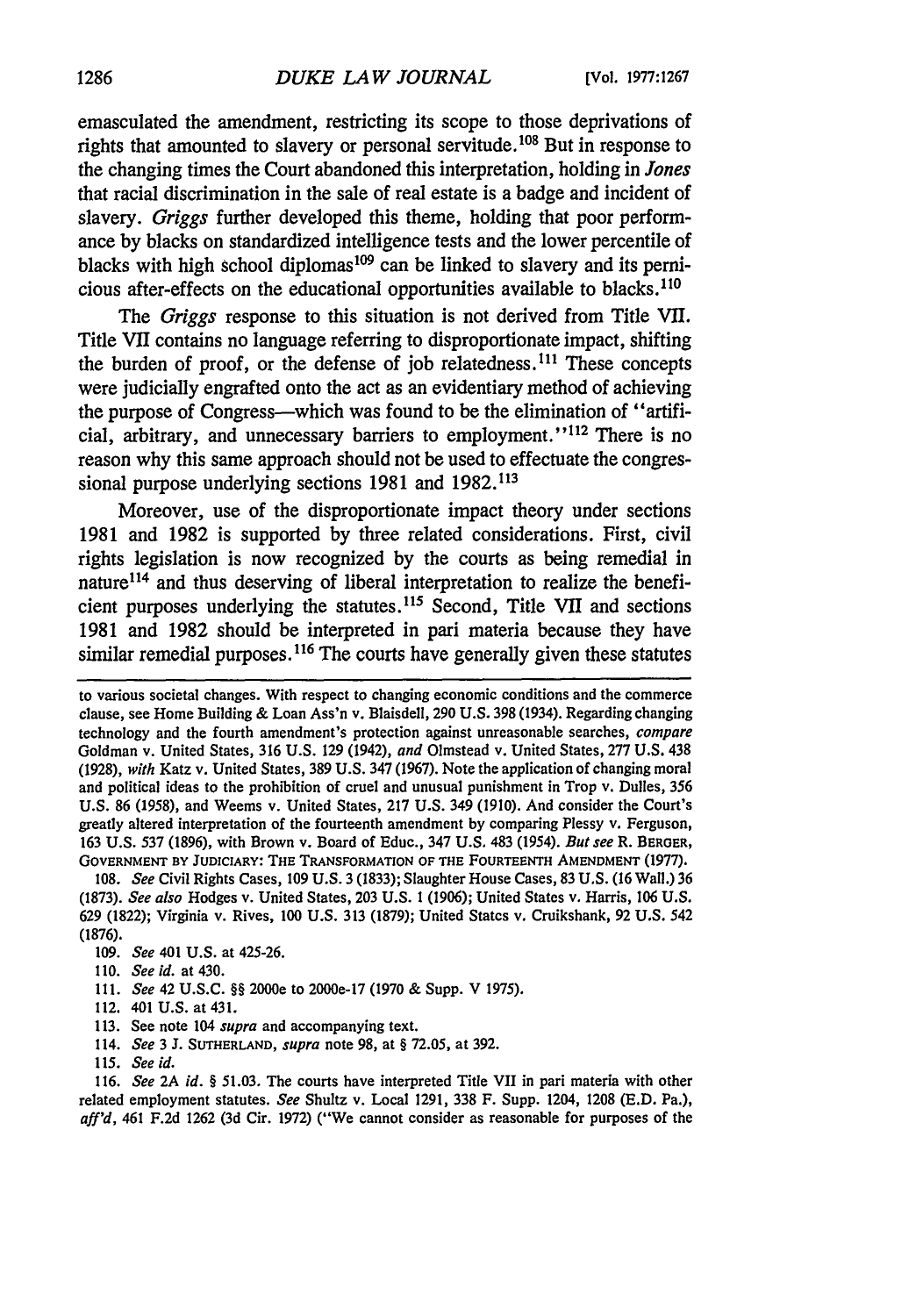parallel interpretations in matters of substance. 117 And finally, Congress has impliedly consented to the reading of section **1981** in **pari** materia with Title VII **by** refusing to amend Title VII in **1972 so** as to make it the exclusive remedy for employment discrimination. **<sup>118</sup>**

The use of the disproportionate impact standard for sections **1981** and **1982** is permissible under the broad language of those statutes and is desirable as a method of effectuating the underlying congressional purpose. In those cases dealing with matters outside of the employment area the courts will have to alter the *Griggs* **job** relatedness defense to fit the particular situation. The defendant's burden in these instances should be to prove that the challenged practice is reasonably necessary for the achievement of a legitimate, non-discriminatory purpose.<sup>119</sup>

Labor-Management Reporting and Disclosure Act what would be considered an unlawful employment practice under the Civil Rights Act of 1964."); Hodgson v. Corning Glass Works, 330 F. Supp. 46, 49-50 (W.D.N.Y. 1971), *modified,* 474 F.2d 226 (2d Cir.), *aff'd sub nom.* Corning Glass Works v. Brennan, 417 U.S. 188 (1973) ("It is appropriate to apply the principles growing out of the cases arising under Title VII of the Civil Rights Act of 1964 to Equal Pay Act cases, since the purpose of both Acts is to eliminate employment discrimination.").

117. *See* Sabol v. Snyder, 524 F.2d 1009, 1012 (10th Cir. 1975); Long v. Ford Motor Co., 496 F.2d 500, 505 n.ll (6th Cir. 1974); Cooper v. Allen, 467 F.2d 836 (5th Cir. 1972); Buckner v. Goodyear Tire & Rubber Co., 339 F. Supp. 1108 (N.D. Ala. 1972); Douglas v. Hampton, 338 F. Supp. 18 (D.D.C. 1972), *modified,* 512 F.2d 976 (D.C. Cir. 1975); Richardson v. Hotel Corp. of America, 332 F. Supp. 519 (E.D. La. 1971), *aff'd,* 468 F.2d 951 (5th Cir. 1972).

118. Congress did at that time make Title VII the exclusive employment discriminatiou remedy for federal employees. *See* Brown v. General Services Administration, 425 U.S. 820 (1976). But both the House and the Senate rejected amendments aimed at eliminating other Title VII plaintiffs' right to sue under section 1981. *See* **118 CONG.** REC. 3371-73 (1972) (Senate); H.R. REP. No. 238, *supra* note 51, at 18-19, 66. Although no courts had yet applied the *Griggs* approach to section 1981, the Congress was undoubtedly aware that the two statutes had received similar treatment by the courts. And the Congress was well aware of the significance of the *Griggs* decision, which was often referred to in laudatory terms. *See* S. REP. No. 415, supra note 29, at 14-15; H.R. REP. No. 238, *supra* note 51, at 8, 20-22.

119. For example, if a bank's credit requirements were challenged as rendering a disproportionate percentage of blacks ineligible for loans, the bank could counter with evidence that under current economic conditions such requirements are necessary to avoid undue risk of default. A private school that requires prospective students to take a standardized test would have to prove that the results of that test are predictive of actual school performance and that the cutoff level selected is reasonably necessary for the achievement of the school's academic standards. See Note, *The Expanding Scope of Section 1981: Assault on Private Discrimination and a Cloud on Affirmative Action,* 90 HARV. L. REV. 412, 432 (1976), describing the proposed defendant's burden with essentially the same effect.

A situation that must be distinguished is one involving the use of quasi facially neutral practices-practices that are so riddled with subjective factors that their use must be viewed as an individual wrong rather than a societal wrong. An example of this is the purportedly neutral procedure for gaining admission to a private club. Usually this includes filling out an application giving personal and family data, obtaining the recommendation of one or more current members and being interviewed by members of the membership committee. **If** a rejected applicant were to file suit alleging discrimination, the normal response would be the claim that the applicant simply had not met the club's standards and that those standards were applied equally to all applicants. But such standards as congeniality and adequate social standing are inherently